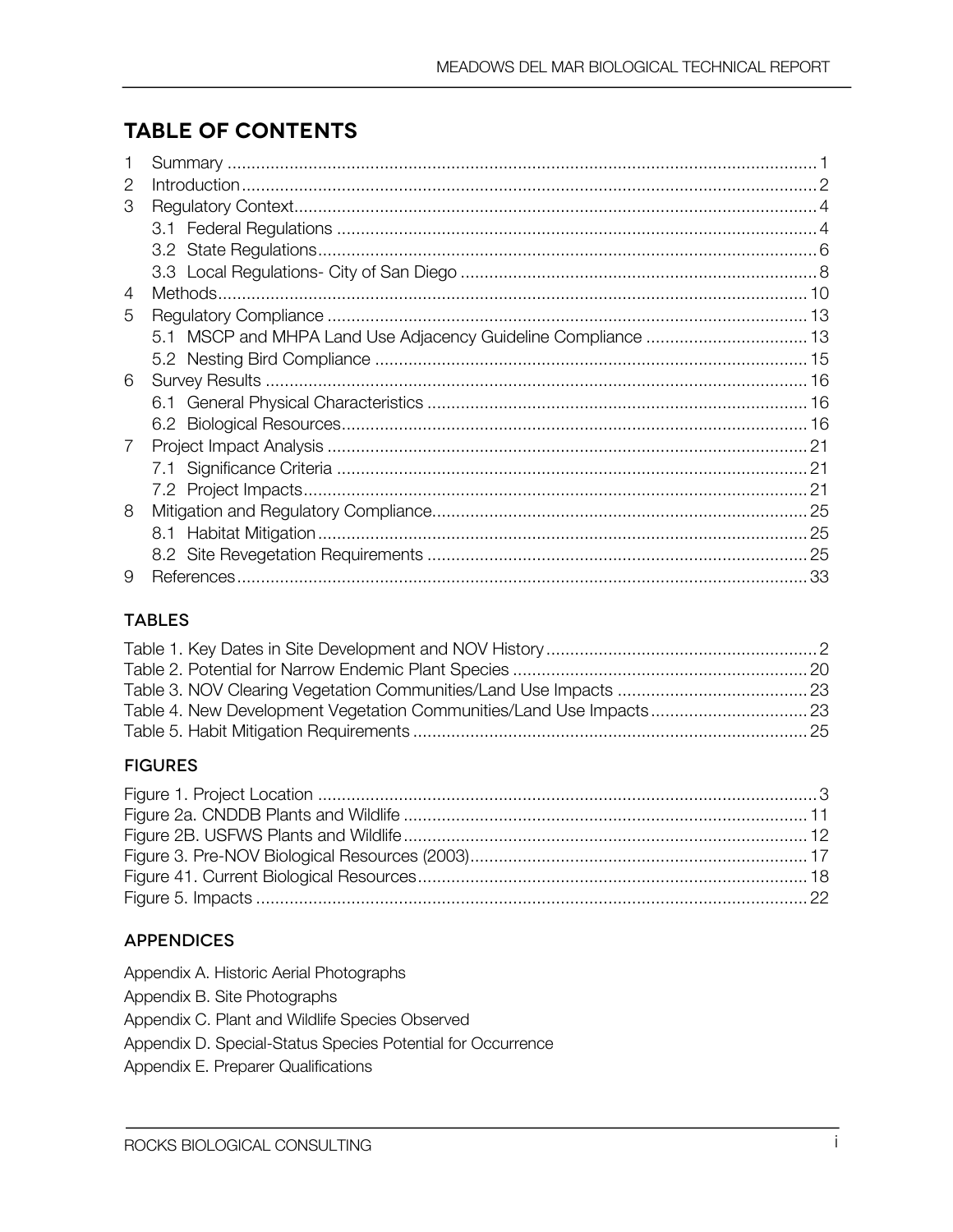# **1 Summary**

This report has been prepared in conformance with City of San Diego biological regulations and the California Environmental Quality Act (CEQA) for development at 5702 Meadows Del Mar in the Del Mar Mesa neighborhood of the City of San Diego. The project includes habitat clearing and minor grading that has already occurred; based on aerial photograph interpretation, the clearing occurred sometime around 2010. The current homeowners would like to permit the clearing and enlarge the lot to incorporate the cleared area and additional zone 1 brush management and revegetation as directed by the City of San Diego; this report serves as part of the permit application for that effort.

The cleared area supported 0.29 acre of Diegan coastal sage scrub habitat, a sensitive vegetation community under City regulations. The additional zone 1 brush management required for the site requires an additional 0.01 acre of what was Diegan coastal sage scrub habitat.

The parcel does not lie within the Multi-Habitat Planning Area (MHPA), the target preserve under the City's Multiple Species Conservation Program (MSCP). Mitigation for impacts on 0.30 acre of Diegan coastal sage scrub and impacts that may have occurred on special-status species is proposed through payment into the City's Habitat Acquisition Fund (HAF) at a 1:1 ratio.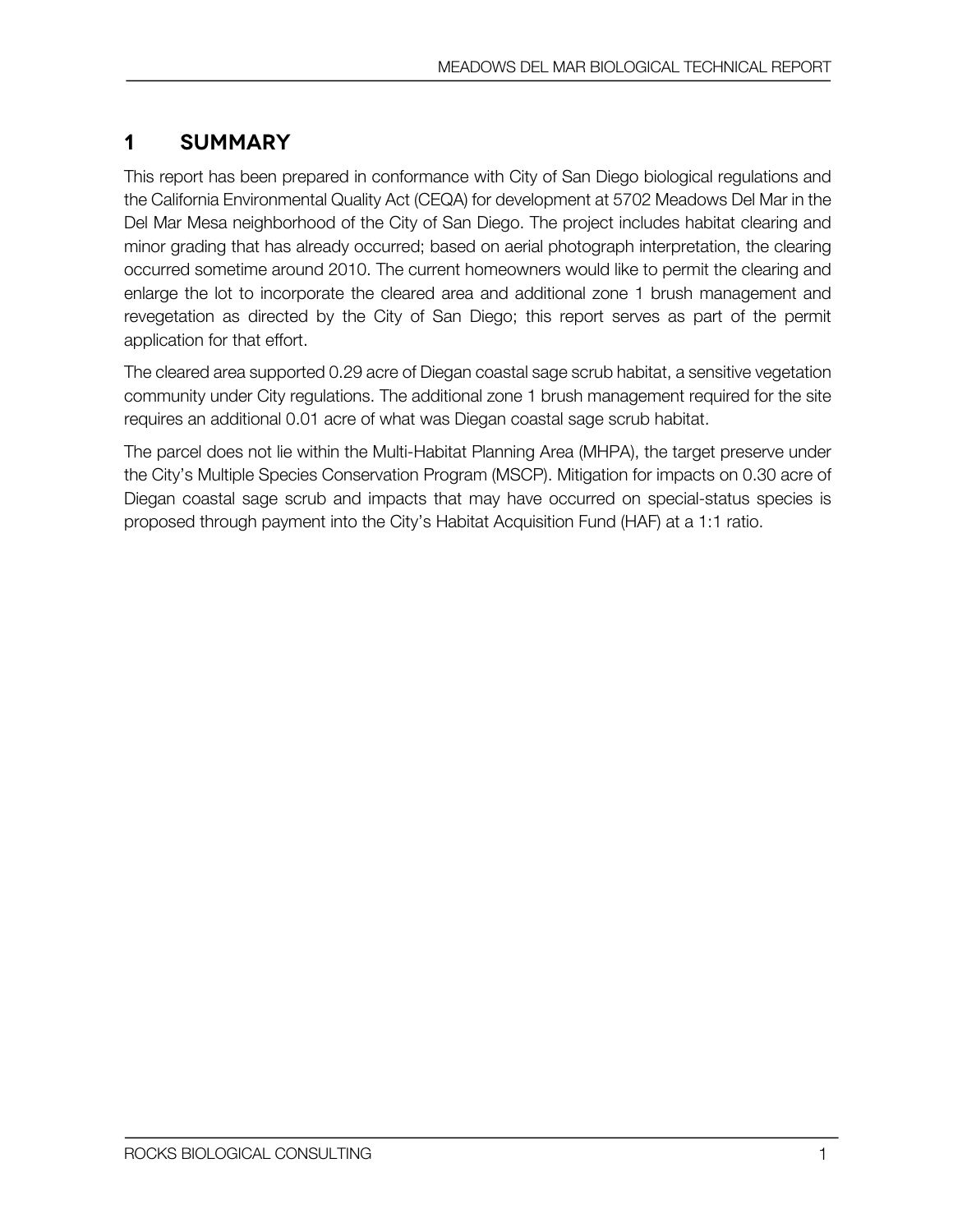# **2 Introduction**

The project is located at 5702 Meadows del Mar within the Carmel Valley community of the City of San Diego, California, within the United States Geological Survey (USGS) 7.5 minute Del Mar Quadrangle (Figure 1). The parcel is part of a residential neighborhood that abuts the Grand Del Mar golf course. Residential housing occurs immediately east of the site and the property borders the golf course to the south and north, with undeveloped land to the northeast.

The project was found to be in violation of the San Diego Municipal Code (SDMC) on November 14, 2016 and an official Civil Penalty Notice and Order (NOV) was sent on May 1, 2017. The notice described the violation as unpermitted grading of approximately 10,400 square feet of Environmentally Sensitive Lands (ESL)(Table 1).

The proposed project includes permitting of the clearing and grading work that occurred in 2010, and adjusting the parcel lot line so that a portion of the NOV cleared area is incorporated into the residential parcel. In addition, brush management areas would be added to the project footprint (0.40 acre total; 0.01 acre of significant impact on native habitat).

Additionally, revegetation is proposed as part of the project per discussions with City of San Diego Development Services staff. A total of 0.15 acre would be revegetated with native species as part of the proposed project.

| Date | <b>Activity/Event</b>                                                                                                                                                                                                                                                                                                                                                                                                                                                    |
|------|--------------------------------------------------------------------------------------------------------------------------------------------------------------------------------------------------------------------------------------------------------------------------------------------------------------------------------------------------------------------------------------------------------------------------------------------------------------------------|
| 2002 | Original grading at the 5702 Meadows del Mar residence site occurred, concurrent with<br>neighborhood development.                                                                                                                                                                                                                                                                                                                                                       |
| 2010 | The residence on-site was built sometime in 2010.<br>Clearing of the side yard, which supported primarily Diegan coastal sage scrub habitat,<br>occurred around the same time the house was built in 2010; however, clearing of the side<br>yard was not included in the development permit.                                                                                                                                                                             |
| 2016 | The home located at 5702 Meadows del Mar was sold to the current owner, Mr. Jacobo<br>Laniado, by Doug Manchester in April 2016.                                                                                                                                                                                                                                                                                                                                         |
| 2017 | An official Civil Penalty Notice and Order (NOV) was issued to GDM Hotel Properties, LLC<br>(owner of the Fairmont Grand Del Mar Hotel and Golf Course) on May 1, 2017. The NOV<br>described the violation as:<br>unpermitted grading of approximately 10,400 square feet of Environmentally Sensitive<br>Lands. This area is located adjacent to the west side of the parcel identified as 5702<br>Meadows Del Mar, near the golf course at the rear.                   |
| 2018 | The current owner of the 5702 Meadows del Mar residence, Mr. Jacobo Laniado, wishes to<br>retain the side yard (south of home and extending down from original yard area); it was<br>thought to be part of the permitted development of the residence during the home<br>purchase.<br>A biological report, initial base site plan, and erosion control landscaping plan were<br>submitted on April 11, 2018 as a first step toward permitting the side yard development. |
|      | DSD provided direction that a site development permit will likely be required to retain the<br>side yard and to permit the habitat clearing that occurred in 2010.                                                                                                                                                                                                                                                                                                       |

Table 1. Key Dates in Site Development and NOV History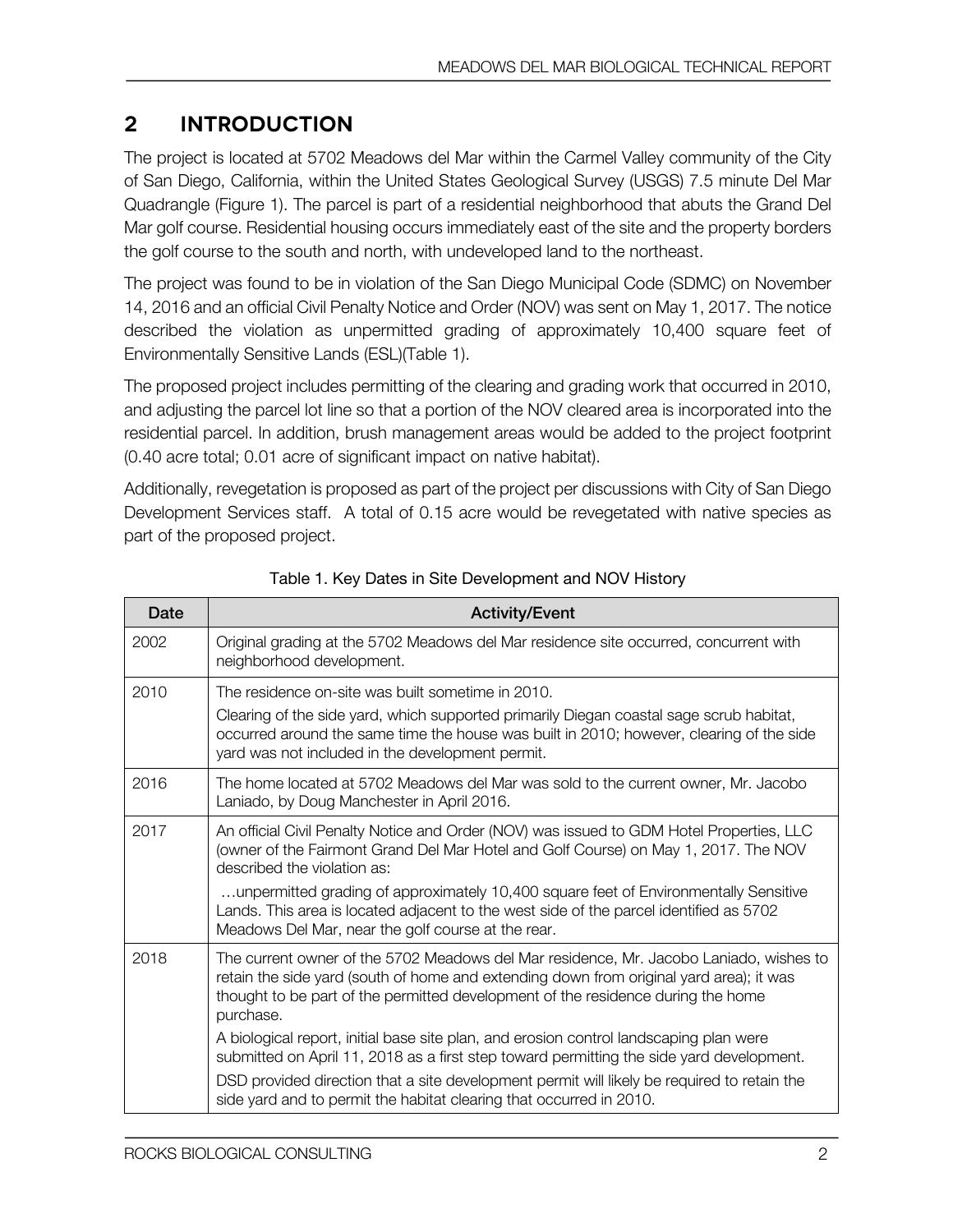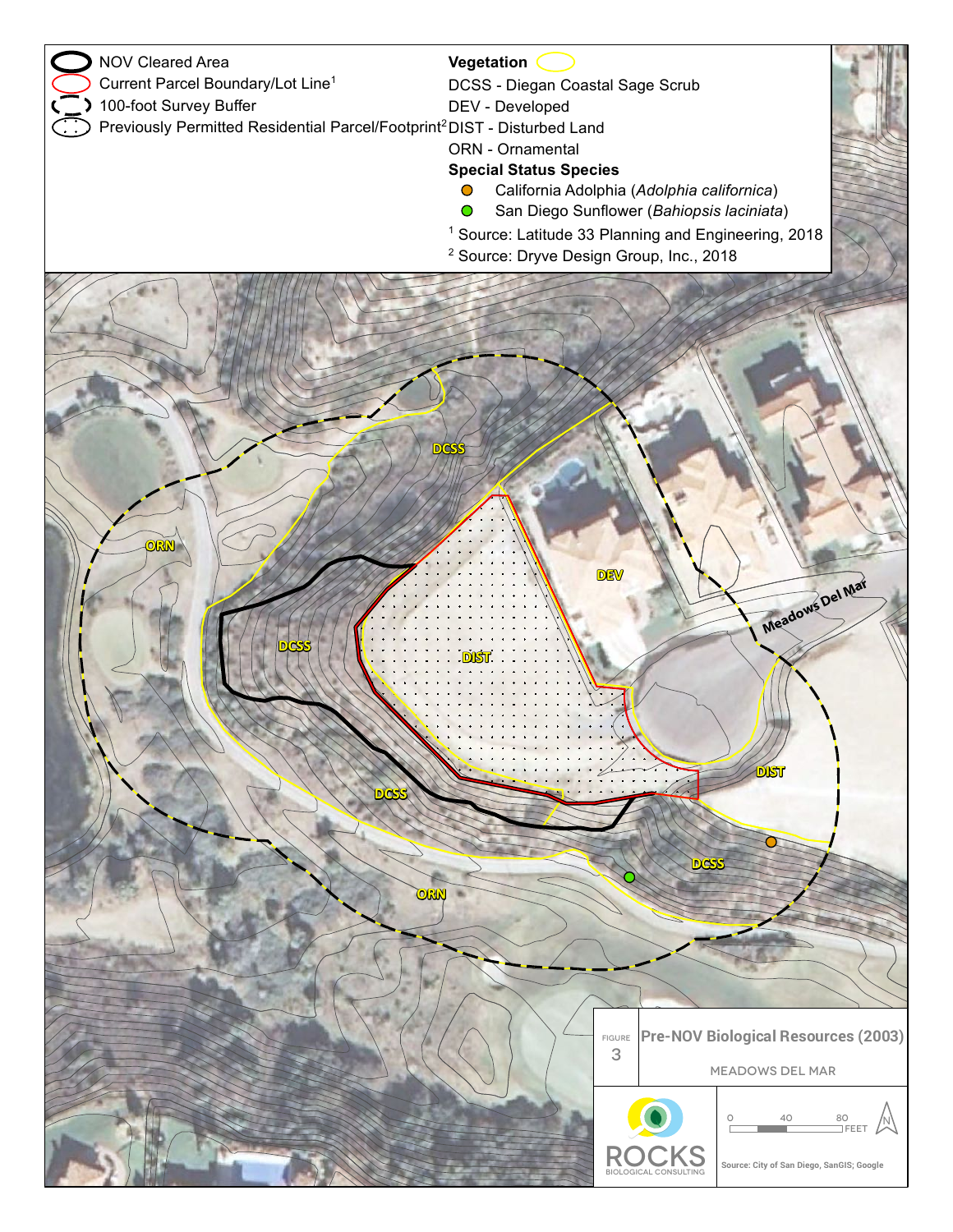# **3 Regulatory Context**

The project will be required to comply with all local, state, and federal biological regulations, including but not limited to the California Environmental Quality Act (CEQA), the Multiple Species Conservation Program (MSCP), City of San Diego MSCP Subarea Plan, the Migratory Bird Treaty Act, and the California Fish and Game Code (§3503). This report has been prepared in conformance with City of San Diego's Biology Guidelines and CEQA.

## 3.1 FEDERAL REGULATIONS

### *Federal Endangered Species Act*

The federal Endangered Species Act (ESA) of 1973, as amended, provides for listing of endangered and threatened species of plants and animals and designation of critical habitat for listed animal species. ESA regulates the "taking" of any endangered fish or wildlife species, per Section 9 of the Act. As development is proposed, the responsible agency or individual landowner is required to consult with the U.S. Fish and Wildlife Service (USFWS) to assess potential impacts to listed species (including plants) or its critical habitat, pursuant to Sections 7 and 10 of the act. USFWS is required to make a determination as to the extent of impact to a particular species a project would have. If it is determined that potential impacts to a species would likely occur, measures to avoid or reduce such impacts must be identified. USFWS may

issue an incidental take statement, following consultation and the issuance of a Biological Opinion. This allows for take of the species that is incidental to another authorized activity, provided that the action will not adversely affect the existence of the species. Section 10 of the federal ESA provides for issuance of incidental take permits to non-federal parties with the development of a habitat conservation plan (HCP); Section 7 of the act provides for permitting of federal projects.

### *Migratory Bird Treaty Act*

The Migratory Bird Treaty Act (MBTA; 16 U.S. Code [U.S.C.] 703 *et seq.*) is a federal statute that implements treaties with several countries on the conservation and protection of migratory birds. The number of bird species covered by the MBTA is extensive and is listed at 50 CFR 10.13. The MBTA is enforced by USFWS and prohibits "by any means or in any manner, to pursue, hunt, take, capture, [or] kill" any migratory bird, or attempt such actions, except as permitted by regulation.

The applicant has received a copy of this report and shall avoid clearing grubbing and grading during the avian breeding season. If such work must occur during the breeding season, a preconstruction nesting bird survey will be conducted by a qualified biologist and no work shall be pursued that would violate the Migratory Bird Treaty Act.

### *Rivers and Harbors Act of 1899*

The Rivers and Harbors Act of 1899 prohibits discharge of any material into navigable waters, or tributaries thereof, of the United States without a permit. The act also makes it a misdemeanor to excavate, fill, or alter the course, condition, or capacity of any port, harbor, or channel; or to dam navigable streams without a permit.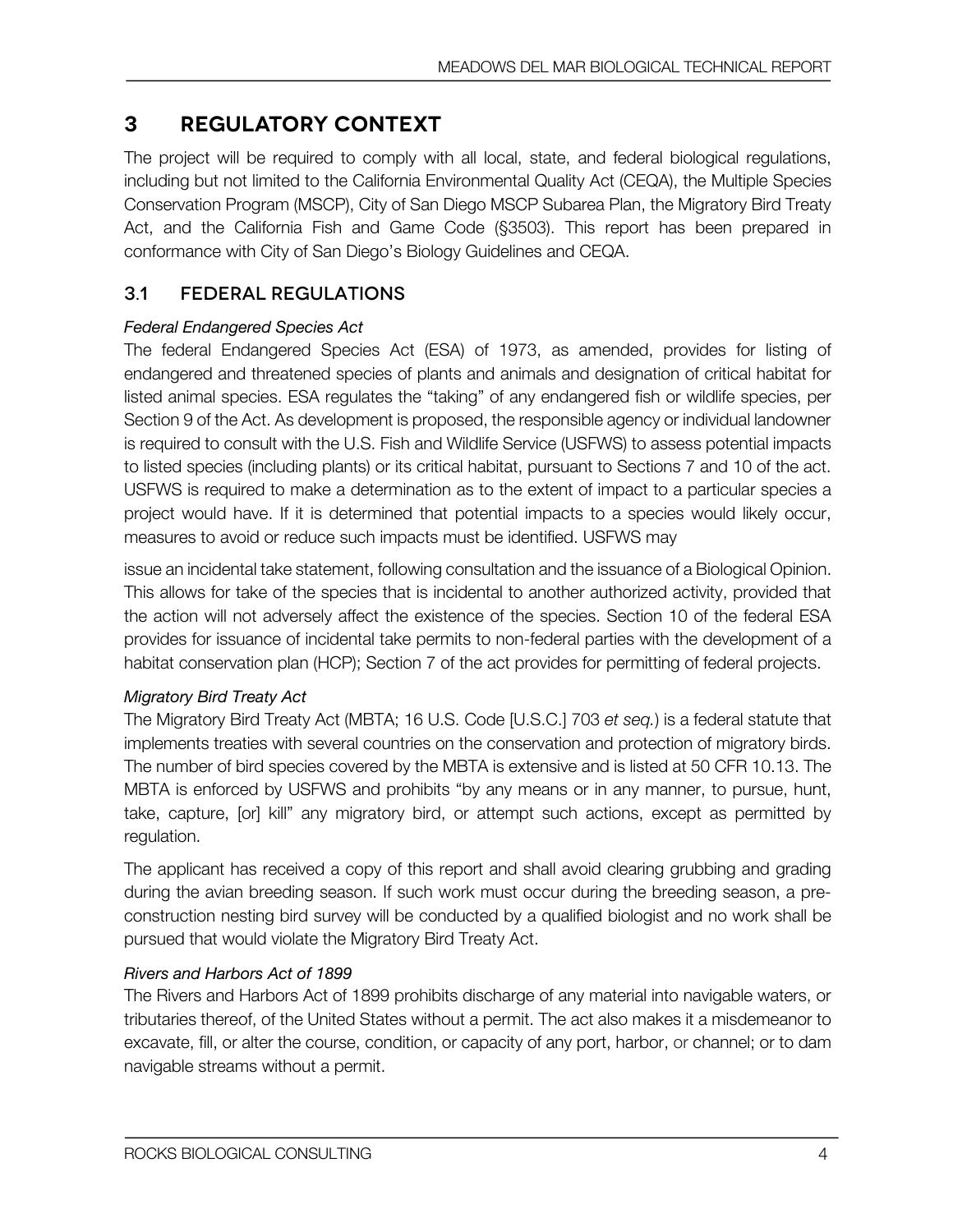Many activities originally covered by the Rivers and Harbors Act are now regulated under the Clean Water Act of 1972, discussed below. However, the 1899 Act retains relevance and created the structure under which the U.S. Army Corps of Engineers oversees Clean Water Act 404 permitting.

### *Fish and Wildlife Coordination Act*

In its original 1934 form, the Fish and Wildlife Coordination Act authorized the Secretaries of Agriculture and Commerce to assist federal and state agencies in efforts related to the protection, rearing, and stocking of game and fur-bearing mammals; and the study of the effects of pollutants, such as domestic sewage and industrial waste, on wildlife. The Act in its original form also required consultation with the Bureau of Fisheries, a precursor to USFWS, prior to the construction of new dams, and further required the Bureau of Fisheries to use impounded waters for fisheries culture and migratory bird habitat.

Several substantive amendments since the Act's original passage have expanded it to its present status as the cornerstone of the present USFWS and NMFS jurisdiction over the fish and wildlife impacts of projects that involve federal jurisdictional waters. In particular, amendments in 1946 require consultation with USFWS for any federal project that would divert, impound, or otherwise control or modify natural waters, with the explicit goal of avoiding loss and damage to wildlife resources. Additional amendments in 1958 gave the law its present name and added language recognizing the vital importance of the nation's wildlife resources, along with the requirement that wildlife conservation needs receive equal consideration in review and authorization of water resources development projects. The 1958 amendments also expanded the range of situations in which diversion or modification of natural water bodies requires consultation with USFWS.

At present, the Fish and Wildlife Coordination Act requires federal agencies that undertake, permit, or fund activities that would control or modify federal waters to consult with USFWS and/or NMFS and the state agency with similar jurisdiction; and to incorporate the agencies' recommendations for the protection, development, and improvement of wildlife resources into the project where feasible. For the purposes of the Act, *control* and *modification* are now understood to include construction of dams, levees, impoundments, and diversion structures; relocation of streamcourses; placement of dredged and fill materials in federal jurisdictional waters; and discharge of pollutants, including municipal, industrial, and mining wastes into federal jurisdictional waters. This effectively gives USFWS and NMFS oversight responsibility over all projects requiring authorization from the Corps under Section 404 of the federal Clean Water Act and projects requiring authorization from the State Water Resources Board (through the Regional Water Quality Control Boards) under Section 402 of the Clean Water Act.

### *Clean Water Act*

Pursuant to Section 404 of the Clean Water Act (CWA), the U.S. Army Corps of Engineers (USACE) is authorized to regulate any activity that would result in the discharge of dredged or fill material into waters of the U.S. (including wetlands), which include those waters listed in 33 CFR 328.3. USACE, with oversight from the U.S. Environmental Protection Agency (USEPA), has the principal authority to issue CWA Section 404 permits.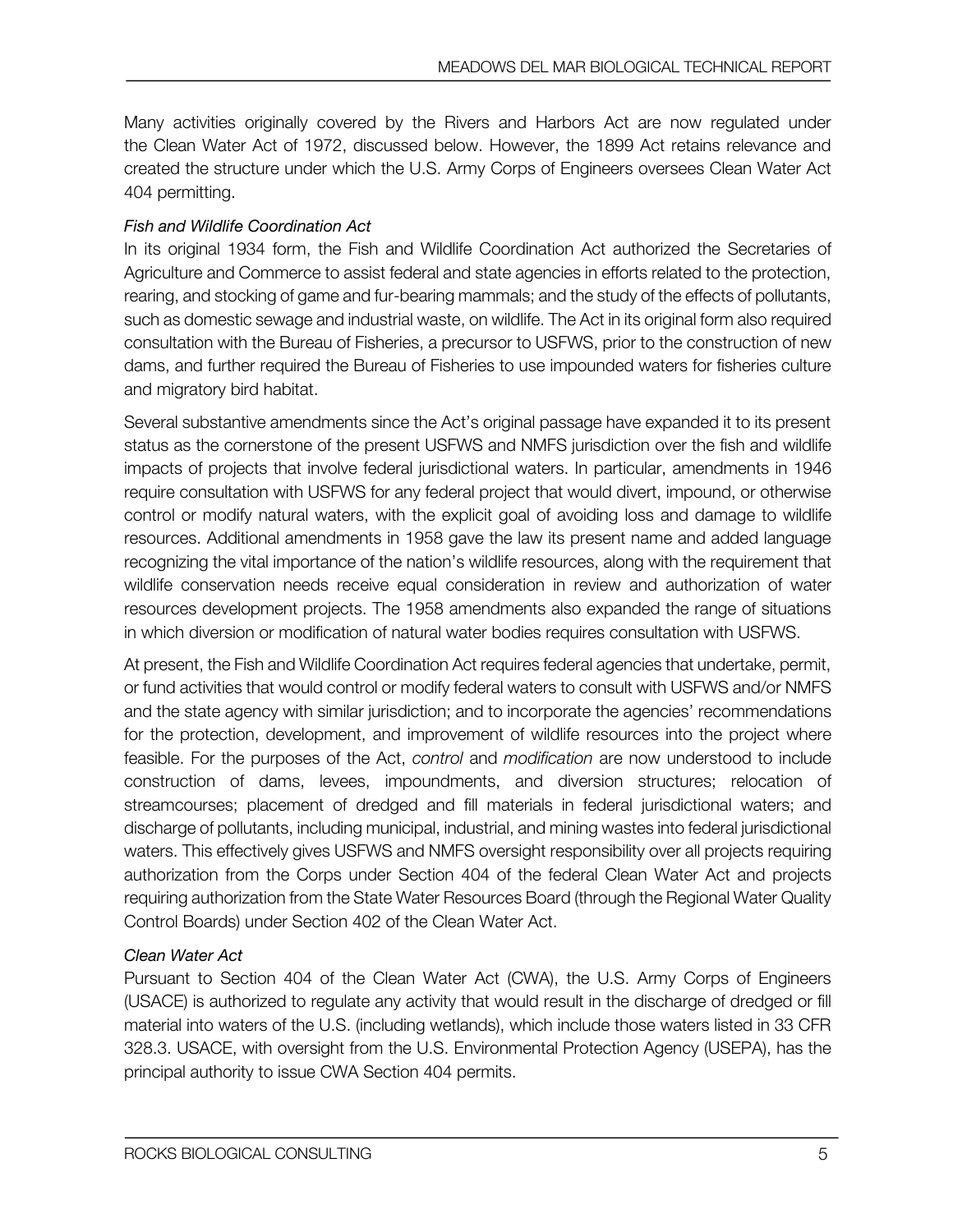A water quality certification or waiver pursuant to Section 401 of the CWA is required for all Section 404 permitted actions. The Regional Water Quality Control Board (RWQCB), a division of the State Water Resources Control Board, provides oversight of the 401 permit process in California. The RWQCB is required to provide "certification that there is reasonable assurance that an activity that may result in the discharge to waters of the United States will not violate water quality standards." Water Quality Certification must be based on the finding that proposed discharge will comply with applicable water quality standards.

The NPDES is the permitting program for discharge of pollutants into surface waters of the U.S. under Section 402 of the CWA. Substantial impacts to wetlands may require an Individual Permit. Projects that only minimally affect wetlands may meet the conditions of one of the existing Nationwide Permits.

### 3.2 STATE REGULATIONS

### *California Endangered Species Act and Natural Community Conservation Planning Act*

The California Endangered Species Act (CESA) of 1984, in combination with the California Native Plant Protection Act of 1977, regulates the listing and take of plant and animal species designated as endangered, threatened, or rare within the state. California also lists species of special concern based on limited distribution, declining populations, diminishing habitat, or unusual scientific, recreational, or educational value. The California Department of Fish and Wildlife (CDFW; previously California Department of Fish and Game, CDFG) is the responsible for assessing development projects for their potential to impact listed species and their habitats. State-listed special status species are addressed through the issuance of a 2081 permit (Memorandum of Understanding).

In 1991, the California NCCP Act was approved and the NCCP Coastal Sage Scrub program was initiated in Southern California. California law (Section 2800 *et seq.* of the California Fish and Game Code [CFGC]) established the NCCP program "to provide for regional protection and perpetuation of natural wildlife diversity while allowing compatible land use and appropriate development and growth." The NCCP Act encourages preparation of subarea plans such as the City's Draft Subarea Plan that address habitat conservation and management on an ecosystem basis rather than one species or habitat at a time.

### *California Coastal Act*

The California Coastal Act of 1976 (California Public Resources Code 30000 et seq.) is administered by the California Coastal Commission (CCC). Among other requirements, the Act prohibits impacts on coastal zone wetlands except in eight specific situations. This section also requires that a proposed project be the least environmentally damaging feasible alternative, and that feasible and appropriate mitigation measures be imposed.

The California Coastal Act identifies the following goals for Coastal Zone lands:

1) Protection, maintenance and where feasible, enhance and restore the overall quality of the coastal zone environment and its natural and artificial resources.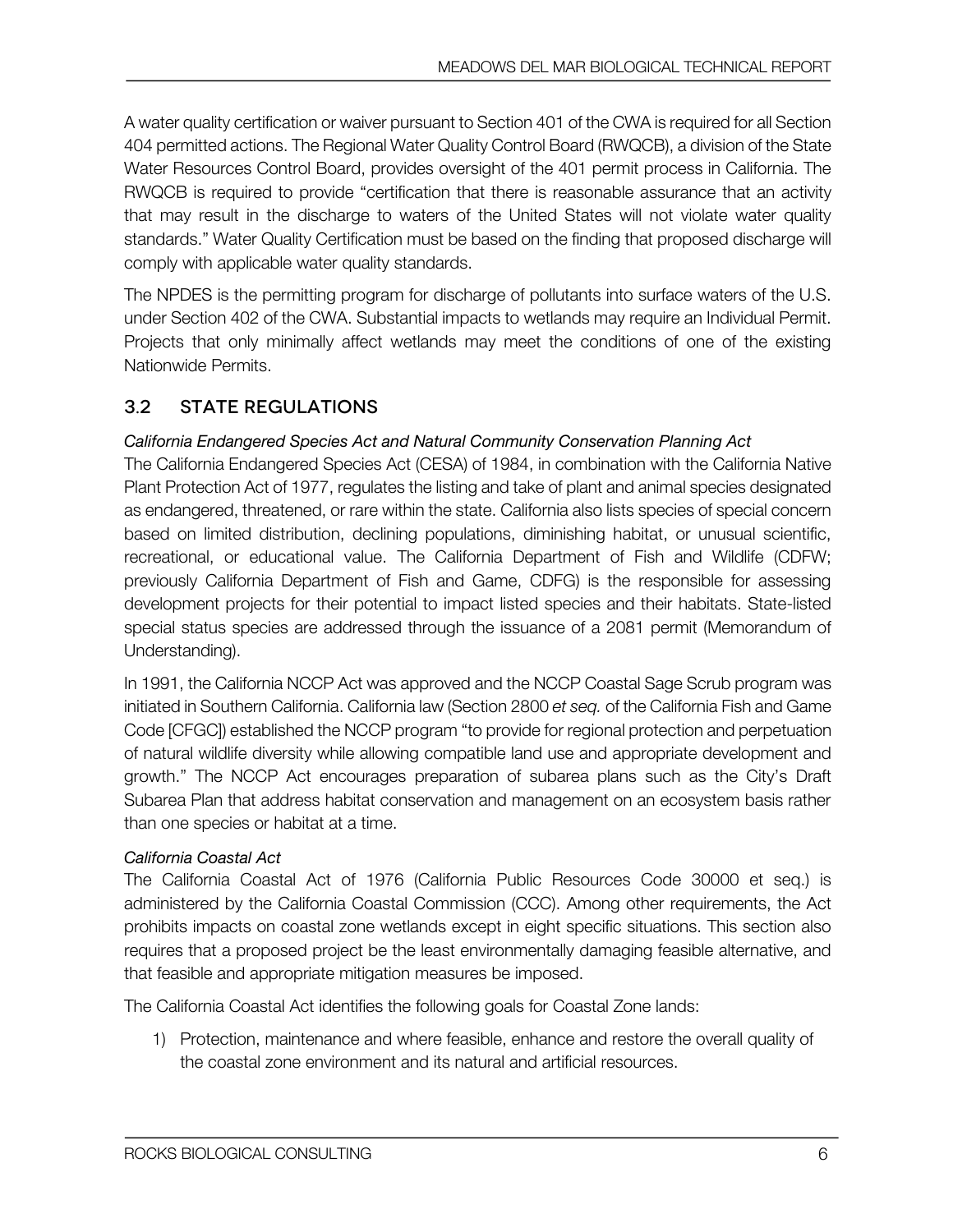- 2) Assure orderly, balanced utilization and conservation of coastal zone resources taking into account the social and economic needs of the people of the state.
- 3) Maximize public access to and along the coast and maximize public recreational opportunities in the coastal zone consistent with sound resources conservation principles and constitutionally protected rights of private property owners.
- 4) Assure priority for coastal-dependent and coastal-related development over other development on the coast.
- 5) Encourage state and local initiatives and cooperation in preparing procedures to implement coordinated planning and development for mutually beneficial uses, including educational uses, in the coastal zone.

Under the Act, wetlands are defined as "lands within the coastal zone which may be covered periodically or permanently with shallow water" (California Public Resources Code Division 20, Section 30121).

Local jurisdiction (City and County) permit review is the principal regulatory tool under the Coastal Act. Each local jurisdiction is charged with developing and implementing a Local Coastal Program that lays out the types of projects it will approve within the Coastal Zone, consistent with general guidance in the Coastal Act. The Coastal Act also contains important provisions emphasizing the role of public participation in coastal planning and the right to public participation in review and decision-making relative to project applications within the Coastal Zone.

### *California Fish and Game Code Sections 1600-1602*

Pursuant to Division 2, Chapter 6, Section 1602 of the California Fish and Game Code (CFGC), CDFW regulates all diversions, obstructions, or changes to the natural flow or bed, channel or bank of any river, stream or lake that supports fish or wildlife. A Lake or Streambed Alteration Agreement Application must be submitted to CDFW for "any activity that may substantially divert or obstruct the natural flow or substantially change the bed, channel, or bank of any river, stream, or lake." CDFW has jurisdiction over riparian habitats associated with watercourses. Jurisdictional waters are delineated by the outer edge of riparian vegetation or at the top of the bank of streams or lakes, whichever is wider. CDFW jurisdiction does not include tidal areas or isolated resources. CDFW reviews the proposed actions and, if necessary, submits (to the applicant) a proposal that includes measures to protect affected fish and wildlife resources. The final proposal that is mutually agreed upon by CDFW and applicant is the Lake or Streambed Alteration Agreement.

### *Porter-Cologne Water Quality Control Act*

The Porter-Cologne Water Quality Control Act (Water Code Section 13000 et seq.) provides for statewide coordination of water quality regulations. The state Water Resources Control Board was established as the statewide authority and nine separate RWQCBs were developed to oversee water quality on a day-to-day basis.

The RWQCB is the primary agency responsible for protecting water quality in California. As discussed above, the RWQCB regulates discharges to surface waters under the federal CWA. In addition, the RWQCB is responsible for administering the California Porter-Cologne Water Quality Control Act.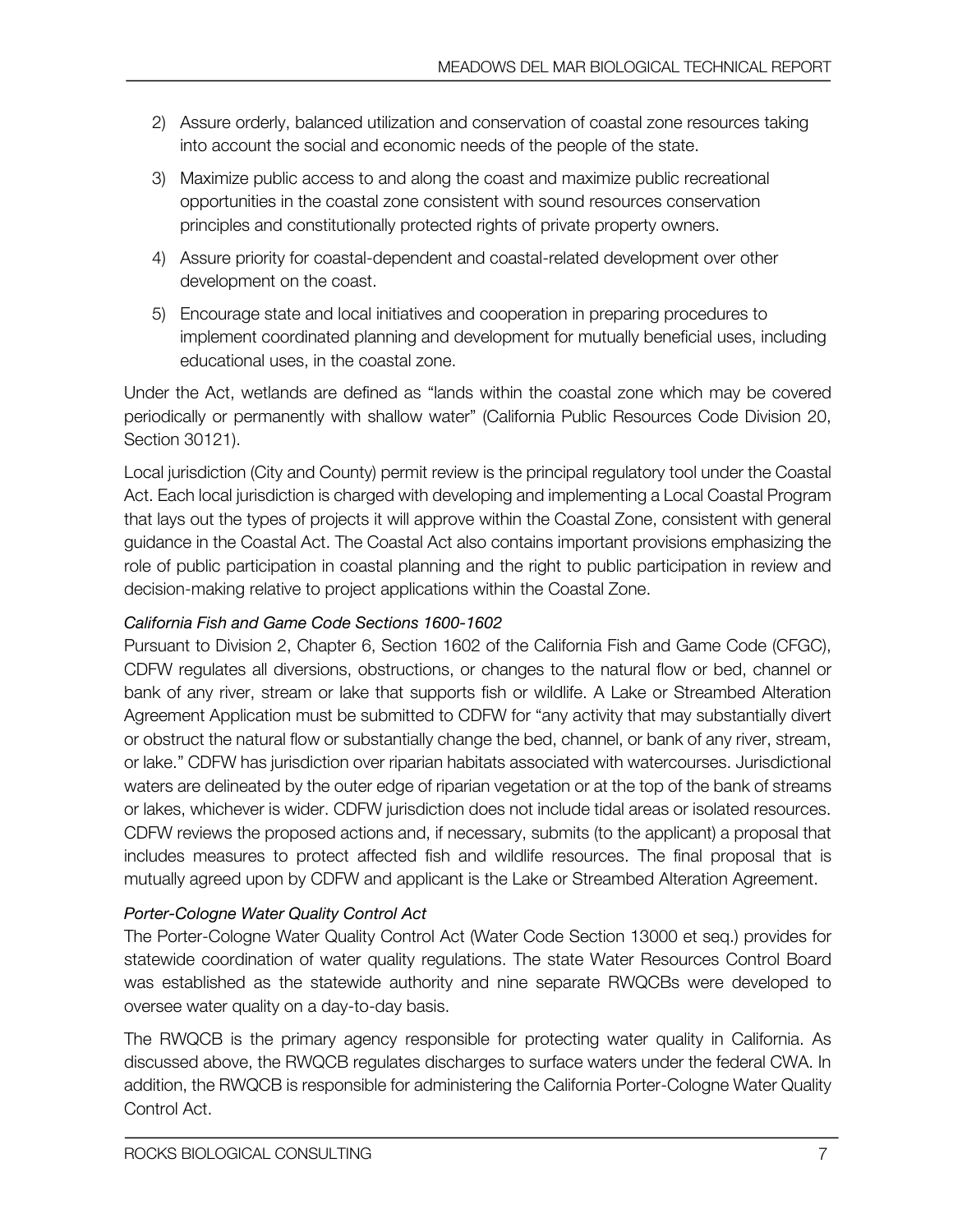Pursuant to the Porter-Cologne Water Quality Control Act, the state is given authority to regulate waters of the state, which are defined as any surface water or groundwater, including saline waters. As such, any person proposing to discharge waste into a water body that could affect its water quality must first file a *Report of Waste Discharge* if Section 404 is not required for the activity. "Waste" is partially defined as any waste substance associated with human habitation, including fill material discharged into water bodies.

### *California Fish and Game Code (§3503)*

Under California Fish and Game Code (§3503) it is unlawful to "take, possess, or needlessly destroy" avian nests or eggs. Note that the project must comply with these regulations in addition to City of San Diego biological regulations described herein.

The applicant has received a copy of this report and shall avoid clearing grubbing and grading during the avian breeding season. If such work must occur during the breeding season, a preconstruction nesting bird survey will be conducted by a qualified biologist and no work shall be pursued that would violate the State Fish and Game Code.

The project will comply with all applicable state requirements.

### 3.3 LOCAL REGULATIONS- CITY OF SAN DIEGO

### *Environmentally Sensitive Lands Regulations*

The project survey, report format, impact analysis, and mitigation requirements for sensitive biological resources follow the requirements of the City's Biology Guidelines (2012) as outlined in the City's Municipal Code Environmentally Sensitive Lands (ESL) Regulations (Chapter 14, Article 3, Division 1). ESL lands include sensitive biological resources, steep hillsides, coastal beaches, sensitive coastal bluffs and 100-year floodplains (San Diego Municipal Code [SDMC] 143.0110). If ESL resources are present within a project area, a Site Development Permit is typically required. The project will comply with City ESL regulations.

### *City Biology Guidelines*

The City's Biology Guidelines (2012) have been formulated by the Development Services Department to aid in the implementation and interpretation of the ESL Regulations; San Diego Land Development Code, Chapter 14, Division 1, Section 143.0101 et seq; and the Open Space Residential (OR-1-2) Zone, Chapter 13, Division 2, Section 131.0201 et seq. Section III of the Biology Guidelines (Biological Impact Analysis and Mitigation Procedures) also serves as the standard for the determination of impact and mitigation under CEQA. The Biology Guidelines serve as biological standards for processing permits issued pursuant to ESL Regulations.

### *City of San Diego MSCP*

The City, USFWS, and CDFW, along with other local jurisdictions and stakeholders, developed the MSCP in the late 1990s. The MSCP is a comprehensive program to preserve a network of habitat and open space in the San Diego region and ensure the viability of native habitats and species, while still permitting necessary development. The City's MSCP Subarea Plan (1997a) was prepared pursuant to the outline developed by USFWS and CDFW to meet the requirements of the State Natural Communities Conservation Planning (NCCP) Act of 1992. Adopted by the City in March 1997, the City's Subarea Plan forms the basis for the MSCP Implementing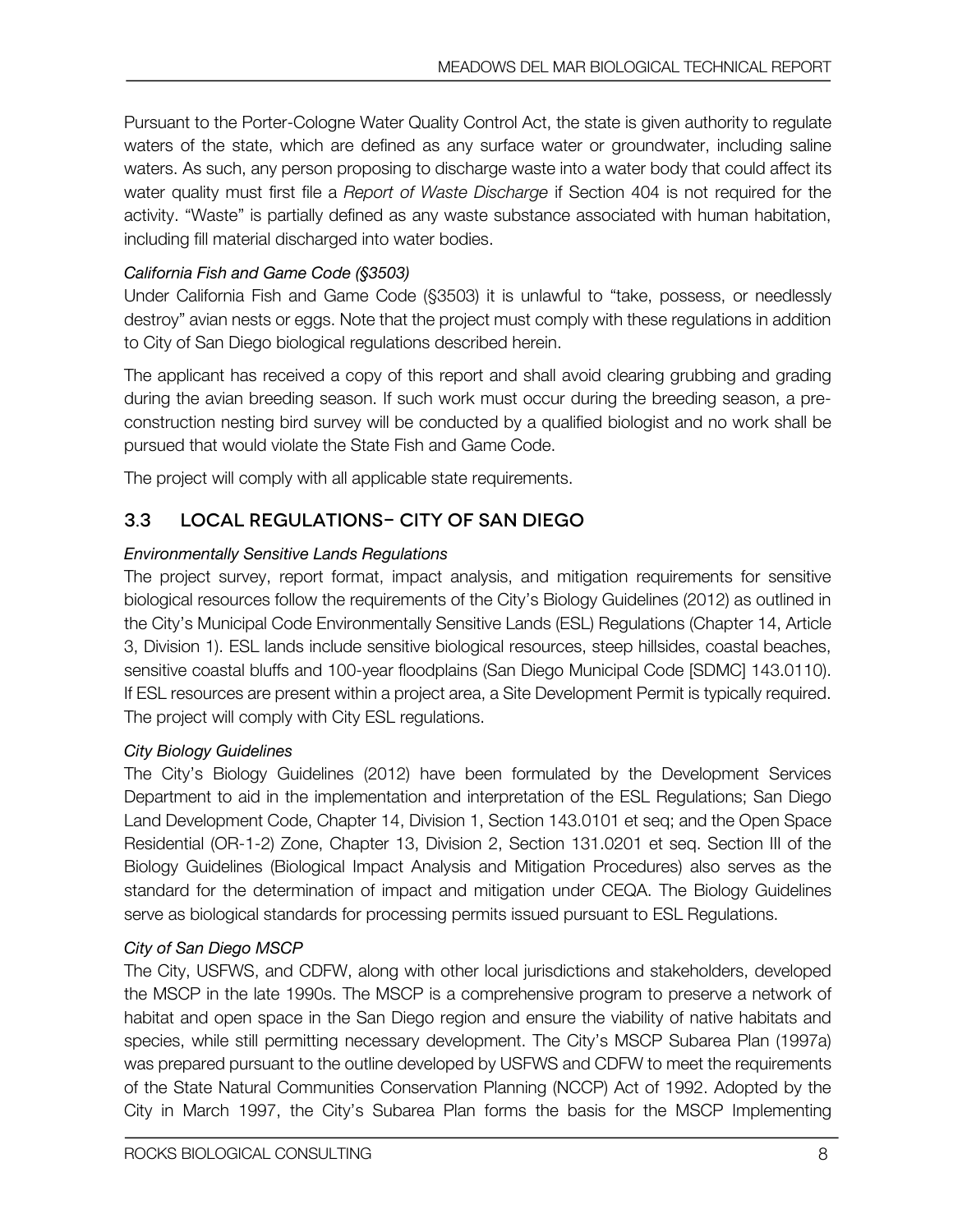Agreement, which is the contract between the City, USFWS, and CDFW (City 1997b). The Implementing Agreement ensures implementation of the City's Subarea Plan and thereby allows the City to issue "take" permits under the FESA and CESA to address impacts at the local level. Under the federal ESA, an Incidental Take Permit is required when non-federal activities would result in "take" of a threatened or endangered species. A Habitat Conservation Plan, such as the City's MSCP Subarea Plan, must accompany an application for a Federal Incidental Take Permit. In July 1997, the USFWS, CDFW, and City entered into the 50-year MSCP Implementing Agreement, wherein the City received its FESA Section 10(a) Incidental Take Permit (City 1997b). As such, projects that are permitted through the City of San Diego and that comply with the MSCP implementing regulations can receive third party take authority through the City and need not go through federal or state ESA permit consultation for incidental impacts on certain federal and/or state-listed species, i.e., 'covered species'.

Pursuant to its MSCP, the City has incidental "take" authority over 85 rare, threatened, and endangered species including regionally sensitive species that it aims to conserve (i.e., "MSCP covered species"). "MSCP covered" refers to species that are covered by the City's Federal Incidental Take Permit and that are considered to be adequately protected within the MHPA. Special conditions apply to covered species that would be potentially impacted including, for example, designing a project to avoid impacts to covered species in the MHPA where feasible. Outside the MHPA, projects must incorporate measures (i.e., Area Specific Management Directives) for the protection of covered species; such requirement are outlined in Appendix A of the City's Subarea Plan. The City's ESL and Biology Guidelines, along with the City's MSCP Subarea Plan, are implementing regulations of the City's MSCP agreement with state and federal agencies.

### *MHPA Land Use Adjacency Guidelines*

The Project area occurs adjacent to lands designated as MHPA under the City's MSCP. Projects occurring adjacent to the City's MHPA, or preserve, must adhere to the City's MHPA land use adjacency guidelines as outlined in section 1.4.3 of City's MSCP Subarea Plan, including guidance regarding avoiding drainage and toxic runoff into the MHPA; avoiding lighting impacts on MHPA lands; avoiding noise impacts on special-status species; discouraging illegal trespass onto MHPA lands; avoiding invasive species plantings; and including all zone 1 brush management and grading within the project development footprint and outside the MHPA.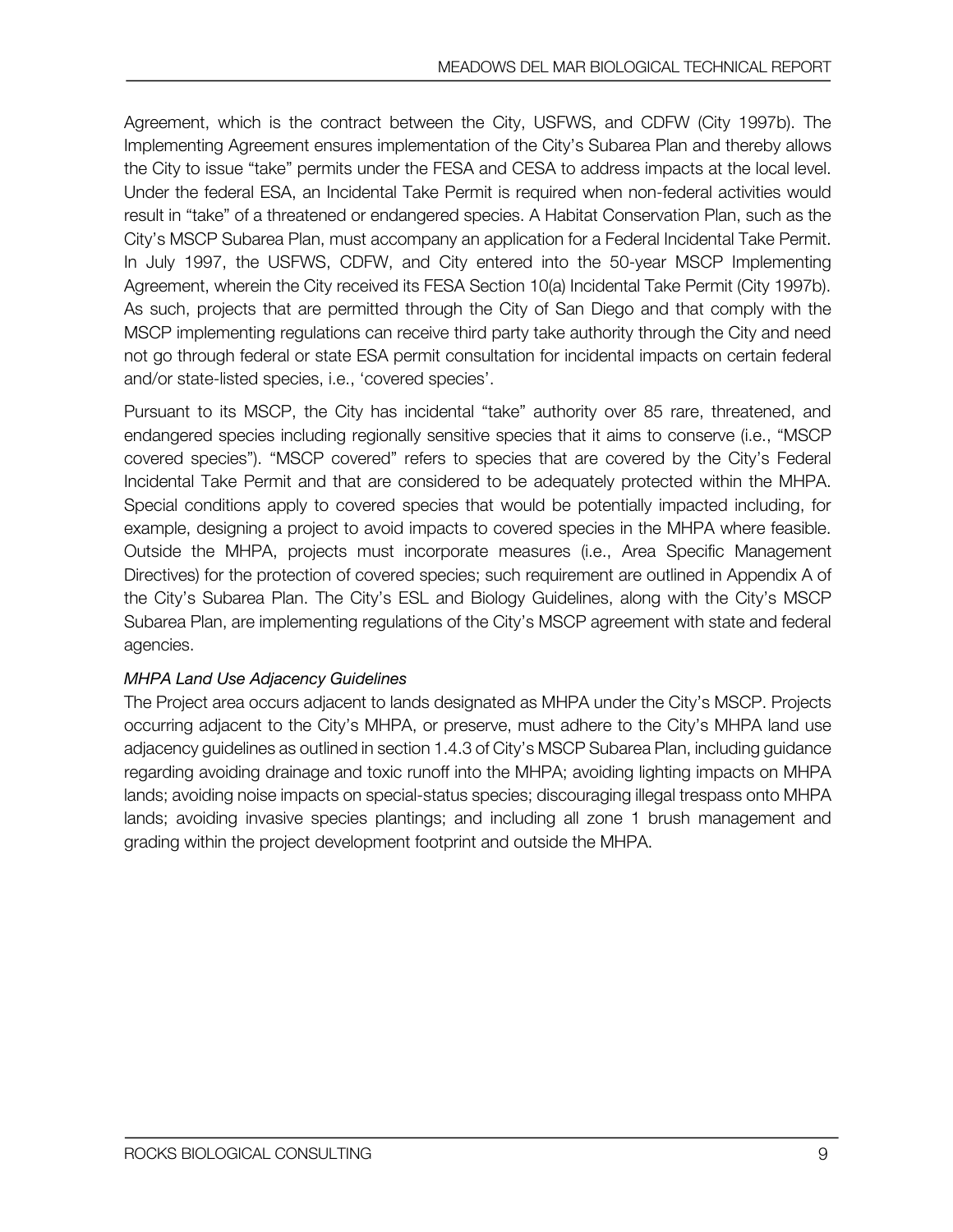# **4 Methods**

Rocks Biological Consulting (RBC) began preparations for a biological survey by creating field maps using Geographic Information System (GIS) and incorporating relevant data including a color aerial photograph, as well as information from the CDFW California Natural Diversity Database (CNDDB) and the USFWS (Figures 2a-b). Additionally, historic aerial photos were examined to determine likely site conditions prior to clearing (Appendix A). Note that analysis provided herein is limited to the project area as identified in the City of San Diego's May 1, 2017 NOV letter.

On February 13, 2018, Ian Hirschler of RBC conducted general surveys for flora and fauna on site and mapped vegetation communities/land uses within project impact areas and within a 100-foot mapping buffer. No focused surveys for plant or wildlife species were conducted, but locations of special-status species were mapped when observed.

Mr. Hirschler conducted a follow-up site visit on January 21, 2020 to confirm or update vegetation communities on-site, as needed. Vegetation community classifications follow City of San Diego Biology Guidelines (2012), plant names follow Simpson and Rebman (2006), and animal names follow Laudenslayer (1991).

Because project developments occurred prior to the 2018 and 2020 field surveys, previous habitats and sensitive species likelihood were determined based on: 1) Historic aerial photography; 2) Review of the California Natural Diversity Database (CNDDB) and the USFWS databases. Project impacts were determined through overlaying historic vegetation mapping (as determined using historic aerials) with current vegetation mapping. In addition, proposed revegetation areas were overlaid with vegetation mapping to determine project revegetation areas and acreages.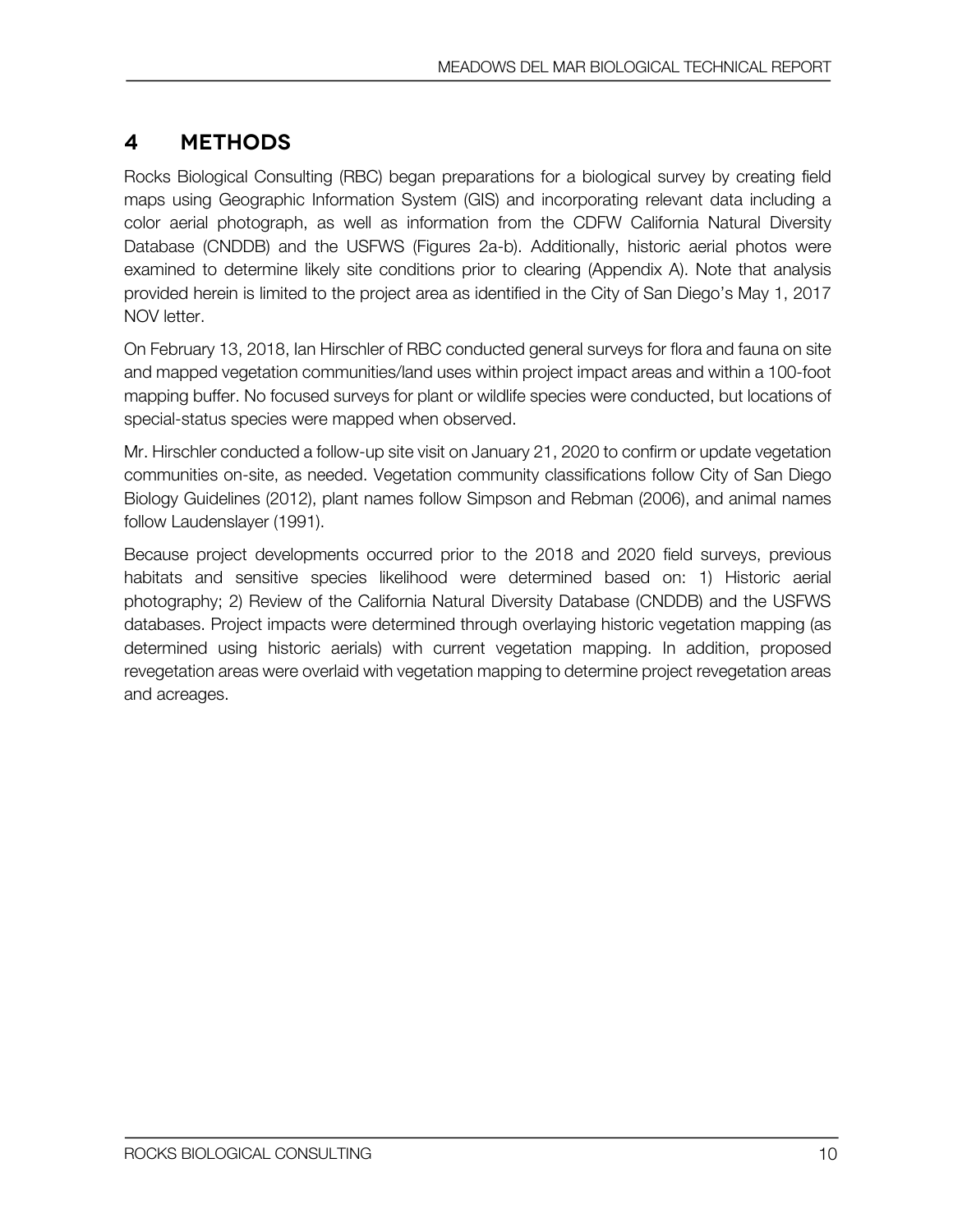# **Figure 2a. CNDDB Plants and Wildlife**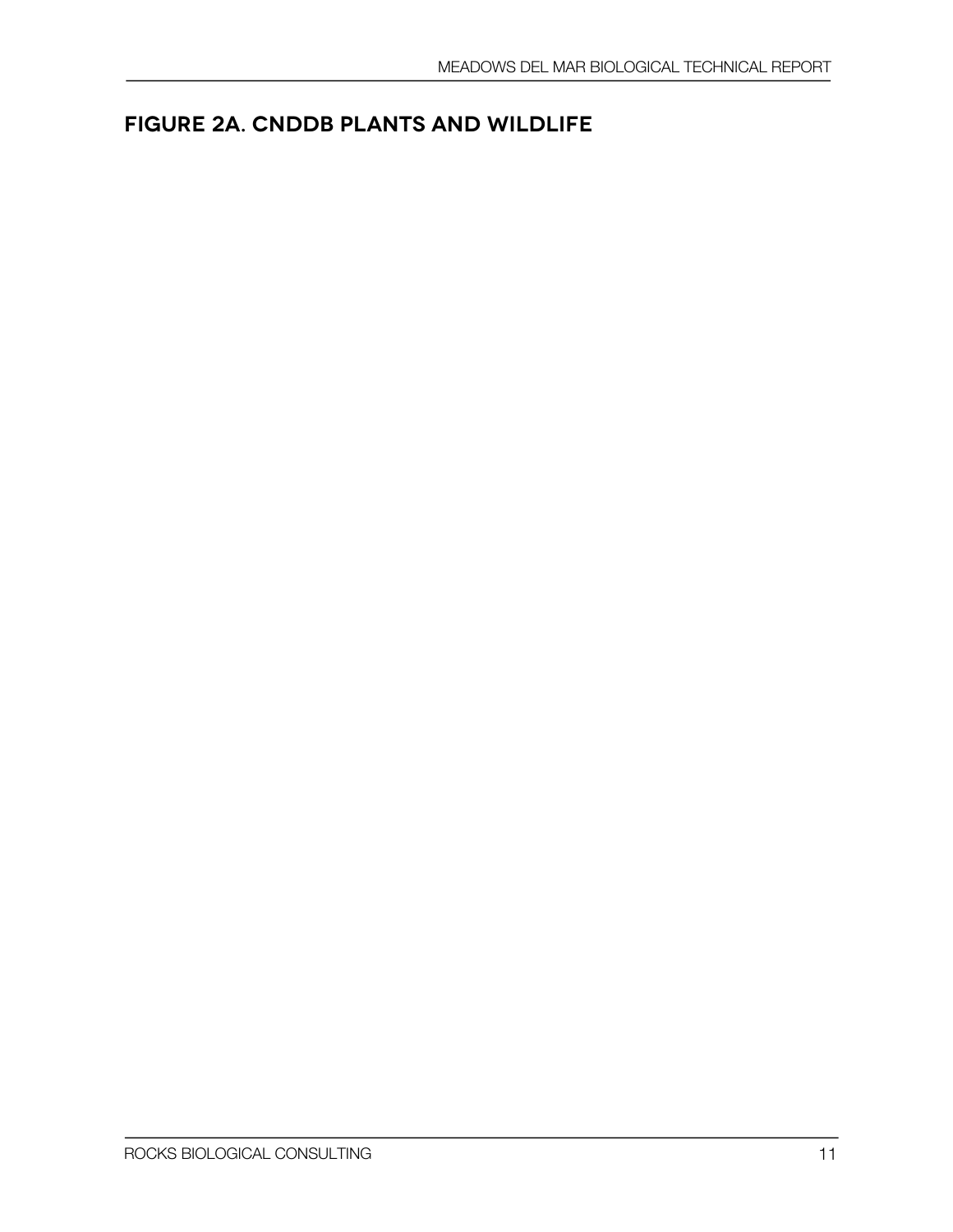# **Figure 2B. USFWS Plants and Wildlife**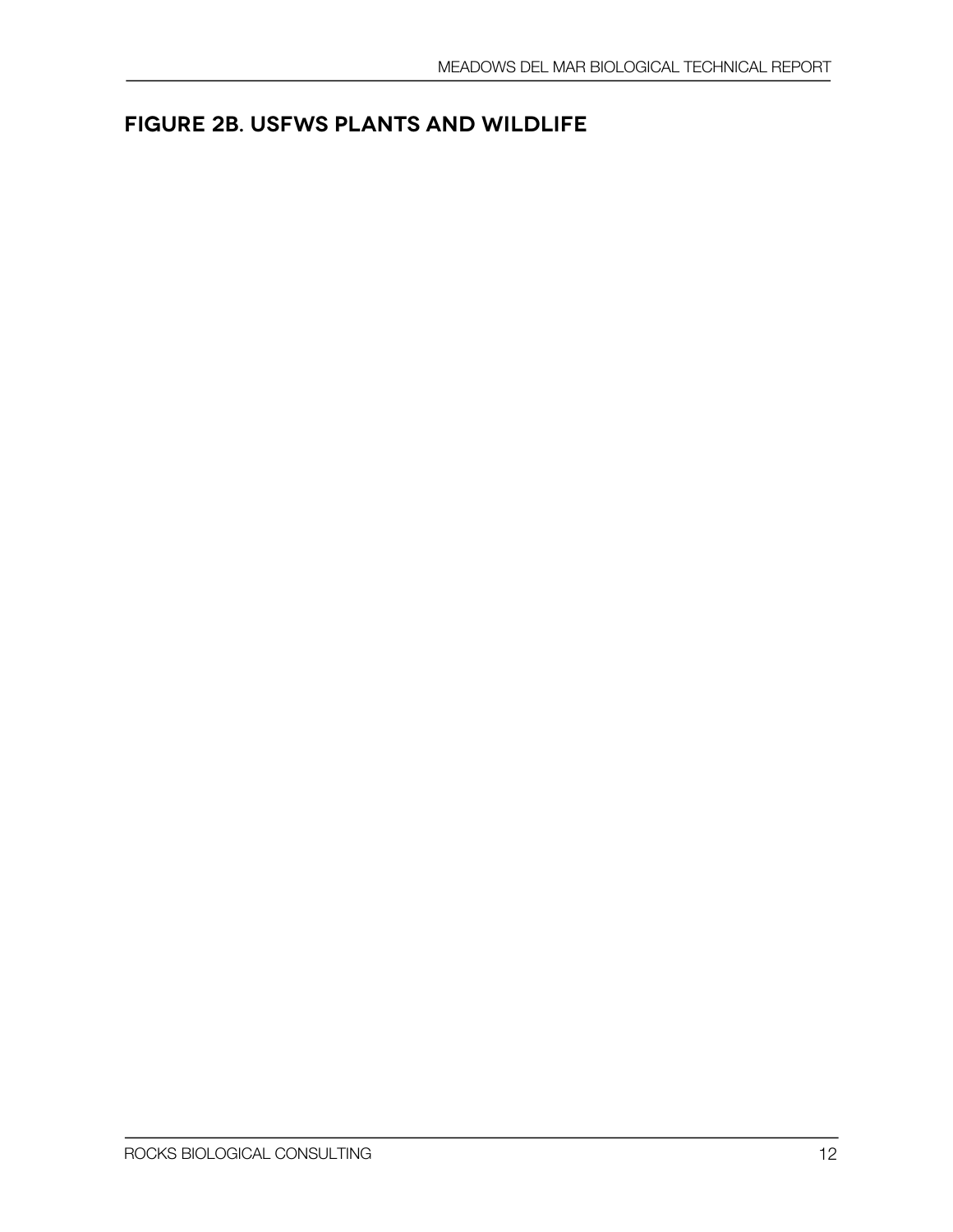## **5 Regulatory Compliance**

### 5.1 MSCP AND MHPA LAND USE ADJACENCY GUIDELINE COMPLIANCE

The project lies within the City's MSCP Subarea and adjacent to lands designated as MHPA under the MSCP (Figures 4-5). Projects occurring adjacent to the City's MHPA, or preserve, must adhere to the City's MHPA land use adjacency guidelines as outlined in section 1.4.3 of City's MSCP Subarea Plan. The guidelines and analyses of project conformance are as follows; these requirements will become conditions of project approval.

### *Drainage*

The Subarea Plan states:

*All new and proposed parking lots and developed areas in and adjacent to the preserve must not drain directly into the MHPA. All developed and paved areas must prevent the release of toxins, chemicals, petroleum products, exotic plant materials and other elements that might degrade or harm the natural environment or ecosystem processes within the MHPA. This can be accomplished using a variety of methods including natural detention basins, grass swales or mechanical trapping devices. These systems should be maintained approximately once a year, or as often as needed, to ensure proper functioning. Maintenance should include dredging out sediments if needed, removing exotic plant materials, and adding chemical-neutralizing compounds (e.g., clay compounds) when necessary and appropriate.*

No parking lots or developed areas would be constructed as part of the project; the project includes a yard, brush management, and revegetation. Additionally, all stormwater regulations will be followed during project revegetation activities.

### *Toxics*

The Subarea Plan requires:

*Land uses, such as recreation and agriculture, that use chemicals or generate byproducts such as manure, that are potentially toxic or impactive to wildlife, sensitive species, habitat, or water quality need to incorporate measures to reduce impacts caused by the application and/or drainage of such materials into the MHPA. Such measures should include drainage/detention basins, swales, or holding areas with non-invasive grasses or wetland-type native vegetation to filter out the toxic materials. Regular maintenance should be provided. Where applicable, this requirement should be incorporated into leases on publicly owned property as leases come up for renewal.*

Please see the prior item for discussion of drainage and stormwater compliance. No toxic runoff into the MHPA is anticipated from the project.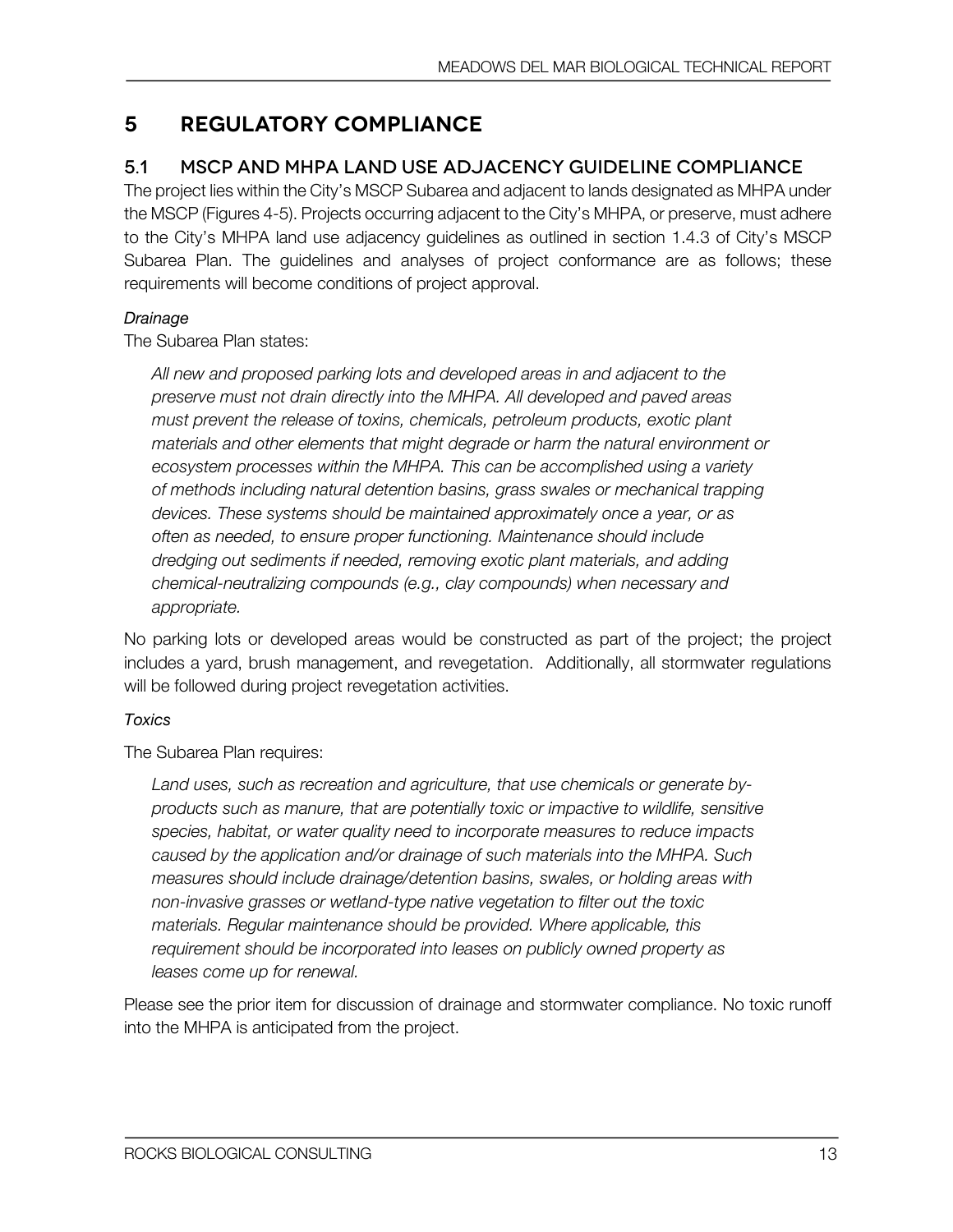#### *Lighting*

The Subarea Plan states:

*Lighting of all developed areas adjacent to the MHPA should be directed away from the MHPA. Where necessary, development should provide adequate shielding with non-invasive plant materials (preferably native), berming, and/or other methods to protect the MHPA and sensitive species from night lighting.*

No new lighting is proposed as part of the project.

#### *Noise*

The Subarea Plan states:

*Uses in or adjacent to the MHPA should be designed to minimize noise impacts. Berms or walls should be constructed adjacent to commercial areas, recreational areas, and any other use that may introduce noises that could impact or interfere with wildlife utilization of the MHPA. Excessively noisy uses or activities adjacent to breeding areas must incorporate noise reduction measures and be curtailed during the breeding season of sensitive species. Adequate noise reduction measures should also be incorporated for the remainder of the year.*

No new permanent noise sources would be created with project. Minor noise may occur during project revegetation and brush management activities may occur; however such work is not anticipated to be above 60 dB(A) hourly average. As such no noise is anticipated to affect wildlife activity or avian receptors in nearby MHPA areas.

#### *Barriers*

The Subarea Plan states:

*New development adjacent to the MHPA may be required to provide barriers (e.g., non-invasive vegetation, rocks/boulders, fences, walls, and/or signage) along the MHPA boundaries to direct public access to appropriate locations and reduce domestic animal predation.*

The site does not have direct access to MHPA land and would not create any new pathways for MHPA access.

#### *Invasives*

The Subarea Plan states:

*No invasive non-native plant species shall be introduced into areas adjacent to the MHPA.*

No ornamental landscaping is proposed as part of project development.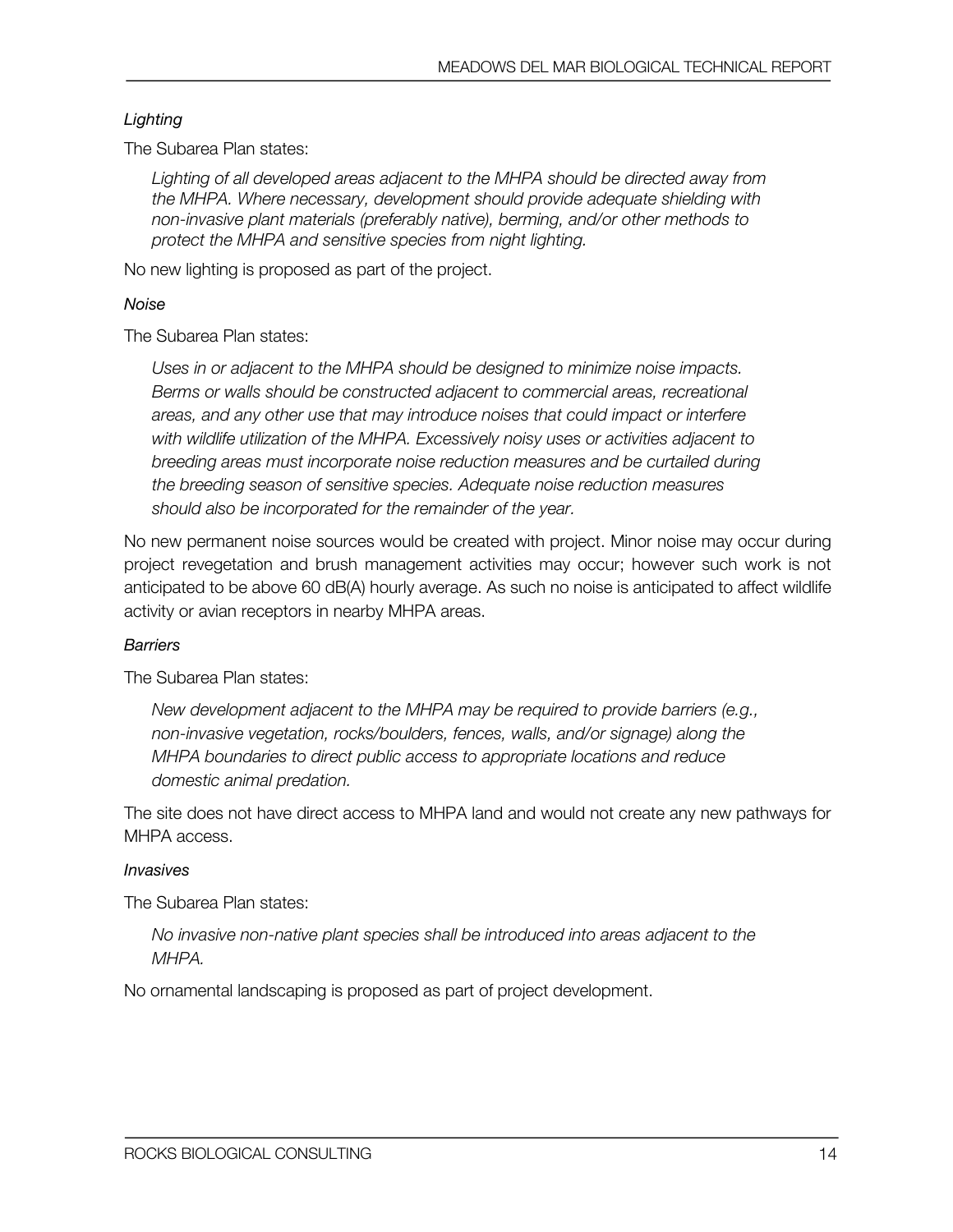#### *Brush Management*

The Subarea Plan states:

*New residential development located adjacent to and topographically above the MHPA (e.g., along canyon edges) must be set back from slope edges to incorporate Zone 1 brush management areas on the development pad and outside of the MHPA. Zones 2 and 3 will be combined into one zone (Zone 2) and may be located in the MHPA upon granting of an easement to the City (or other acceptable agency) except where narrow wildlife corridors require it to be located outside of the MHPA. Zone 2 will be increased by 30 feet, except in areas with a low fire hazard severity rating where no Zone 2 would be required. Brush management zones will not be greater in size that is currently required by the City's regulations. The amount of woody vegetation clearing shall not exceed 50 percent of the vegetation existing when the initial clearing is done. Vegetation clearing shall be done consistent with City standards and shall avoid/minimize impacts to covered species to the maximum extent possible. For all new development, regardless of the ownership, the brush management in the Zone 2 area will be the responsibility of a homeowners association or other private party. For existing and approved Projects, the brush management zones, standards and locations, and clearing techniques will not change from those required under existing regulations.*

All brush management would occur outside the MHPA.

#### *Grading/Land Development*

The Subarea Plan states:

*Manufactured slopes associated with site development shall be included within the development footprint for Projects within or adjacent to the MHPA.*

No manufactured slopes are proposed within the MHPA.

### 5.2 NESTING BIRD COMPLIANCE

The applicant has received a copy of this report and shall be responsible for avoiding any clearing, grubbing, or grading during the avian breeding season. If such work must occur during the breeding season, a preconstruction nesting bird survey will be conducted by a qualified biologist and no work shall be pursued that would violate the Migratory Bird Treaty Act or California Fish and Game Code 3503. With this notification in place, no impacts on nesting birds are anticipated during site revegetation efforts.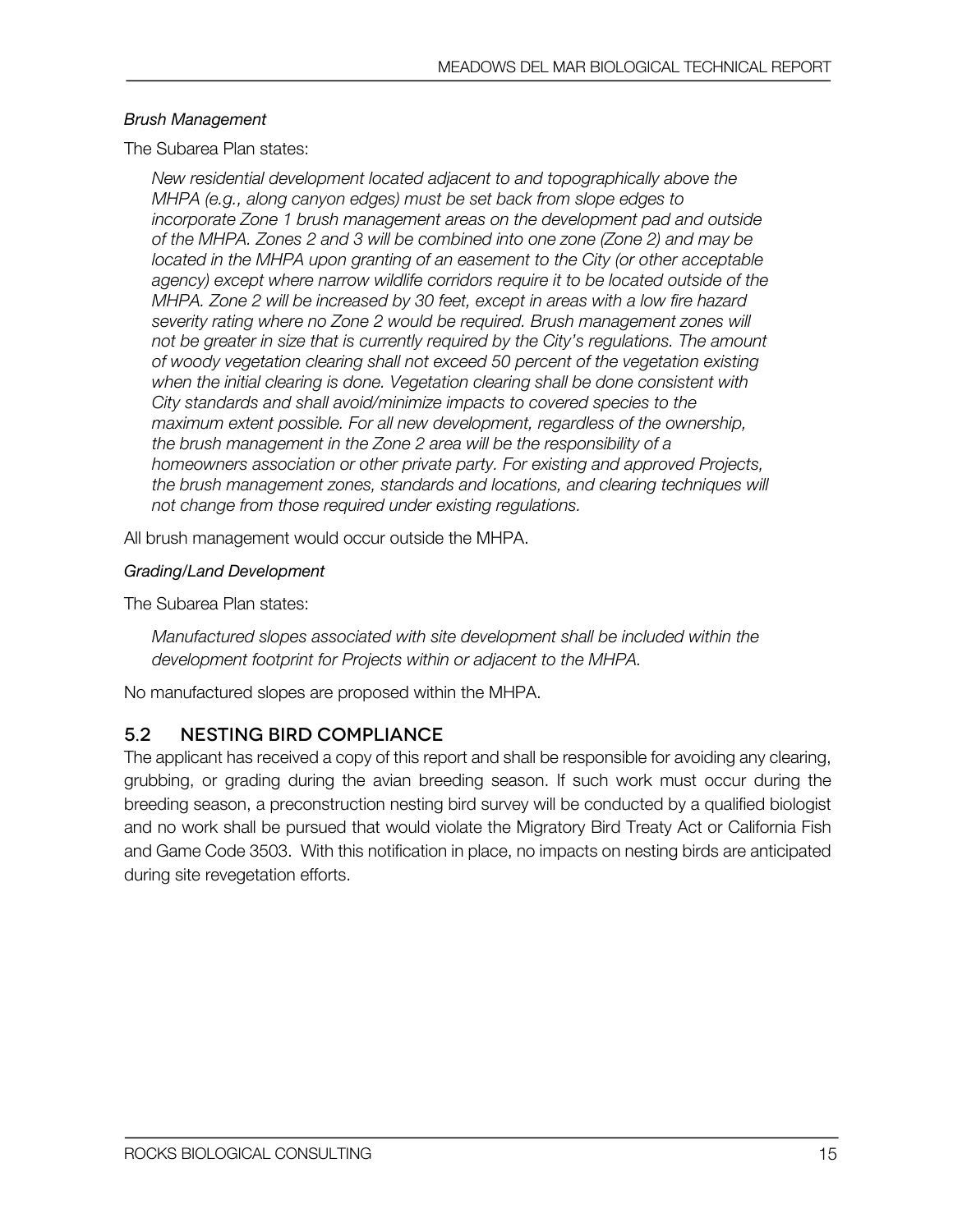# **6 Survey Results**

## 6.1 GENERAL PHYSICAL CHARACTERISTICS

The project area is a residential parcel developed with a two-story home, as well as the adjacent slope which is part of a parcel owned by the Fairmont Grand Del Mar Hotel's Grand Golf Course.

Based on meetings with the City of San Diego and Latitude 33 Planning & Engineering, MHPA boundaries in the project area were delineated under Grand Del Mar permit 2017-0231719; linework files from the permit were provided by Latitude 33 Planning & Engineering on November 15, 2019 and were used for the purposes of this analysis. Based on this mapping, MHPA designated land occurs immediately north of the site (Figures 4 and 5).

## 6.2 BIOLOGICAL RESOURCES

### **VEGETATION**

Currently, the entire project area is composed of developed disturbed land, with disturbed areas dominated by Bermuda buttercup (*Oxalis pes-caprae*), bristly ox-tounge (*Helminthotheca echioides*) and filaree (*Erodium* sp.). However, based on historic aerial photograph interpretation and an analysis of adjacent habitats, pre-project vegetation within the parcel appears to have included Diegan coastal sage scrub habitat and disturbed land (Figures 3 and 4). The adjacent golf course supports primarily ornamental lands. These habitats are described below. Site photographs are provided as Appendix B, and plant species observed within the survey area are presented in Appendix C.

Diegan Coastal Sage Scrub (Tier II) is comprised of low, soft-woody subshrubs to about 1 meter (3 feet) high, many of which are facultatively drought-deciduous. This association is typically found on dry sites, such as steep, south-facing slopes or clay-rich soils that are slow to release stored water. Dominant shrub species in this vegetation type vary, depending on local site factors and levels of disturbance. Shrubs likely present in this community on-site (based on adjacent habitats) include California sagebrush (*Artemisia californica),* black sage (*Salvia mellifera*), and bush sunflower (*Encelia californica*).

Disturbed Land (Tier IV) land is any land on which the native vegetation has been significantly altered by development, agriculture, or other land-clearing activities, and the species composition and site conditions are not characteristic of the disturbed phase of a plant association (e.g., disturbed Diegan coastal sage scrub). Disturbed land is typically found in developed areas, vacant lots, roadsides, construction staging areas, or abandoned fields. In areas with no buildings, roadways or ornamental vegetation, land is dominated by non-native annual species and perennial broadleaf species. On-site Disturbed Lands are developed with a single-family residence and associated driveways and ornamental vegetation.

Developed *(Tier IV)* areas are any lands developed with roads, buildings, etc. Developed lands in the project area and vicinity include a home, driveway, and Meadows Del Mar Road.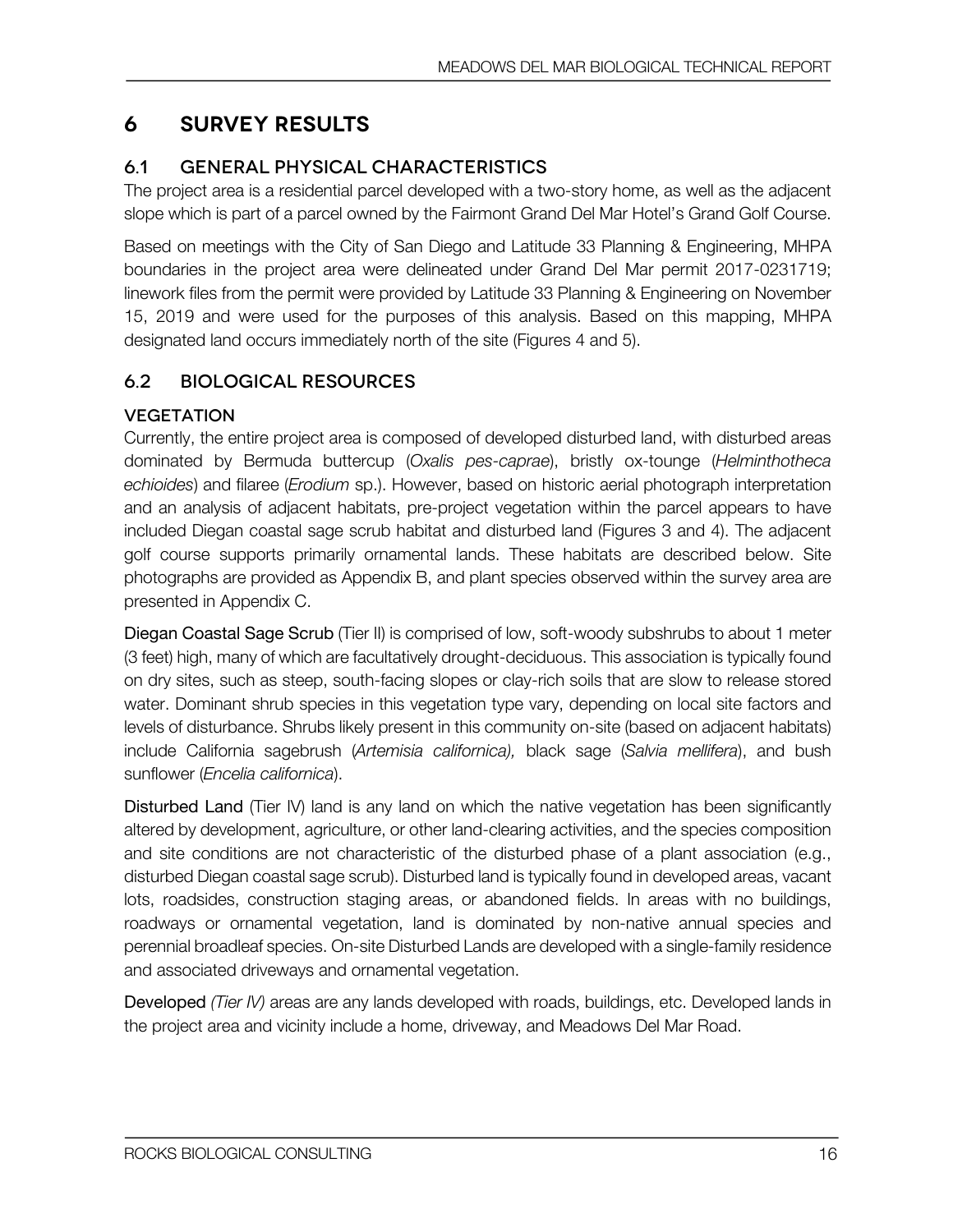# **Figure 3. Pre-NOV Biological Resources (2003)**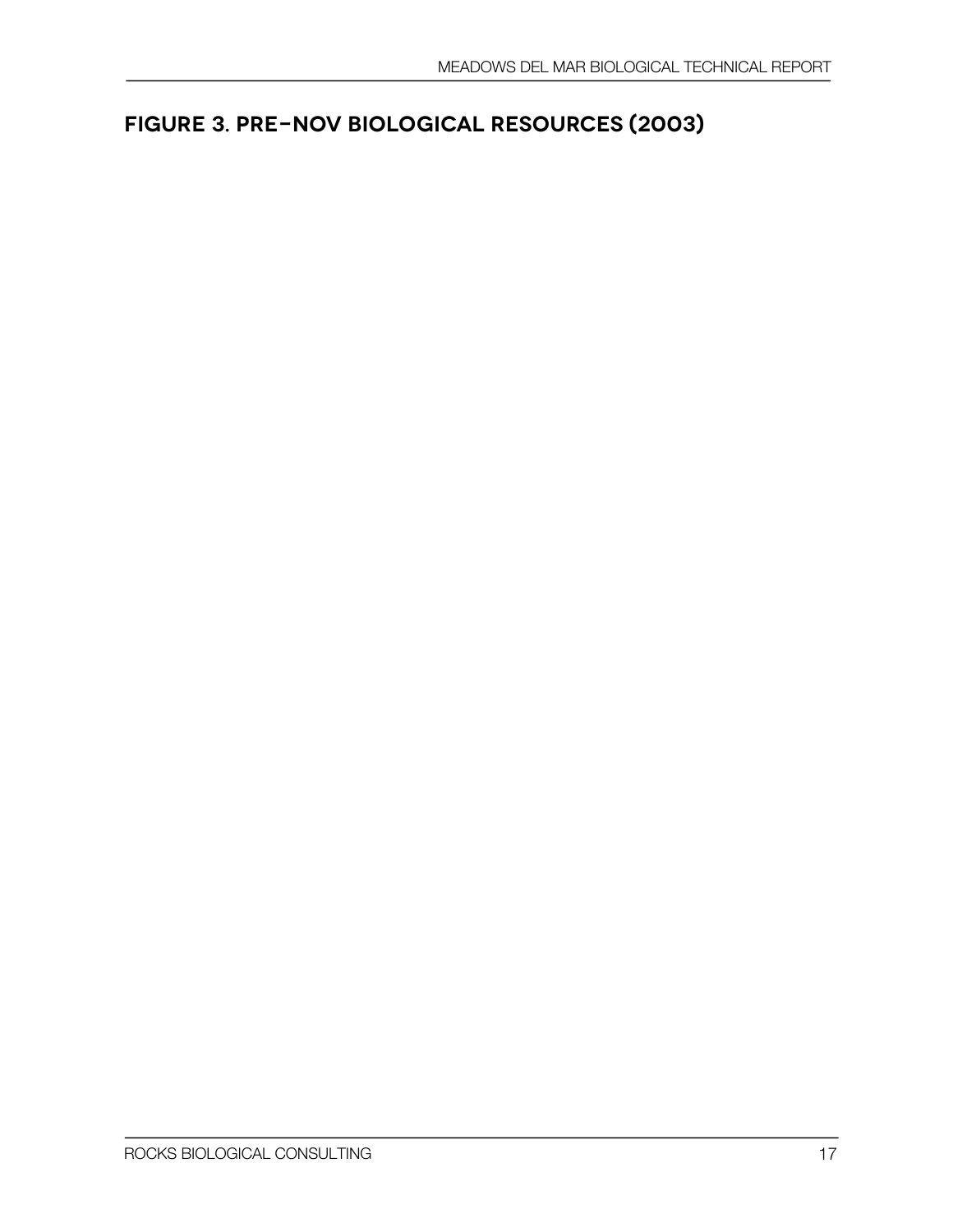# **Figure 41. Current Biological Resources**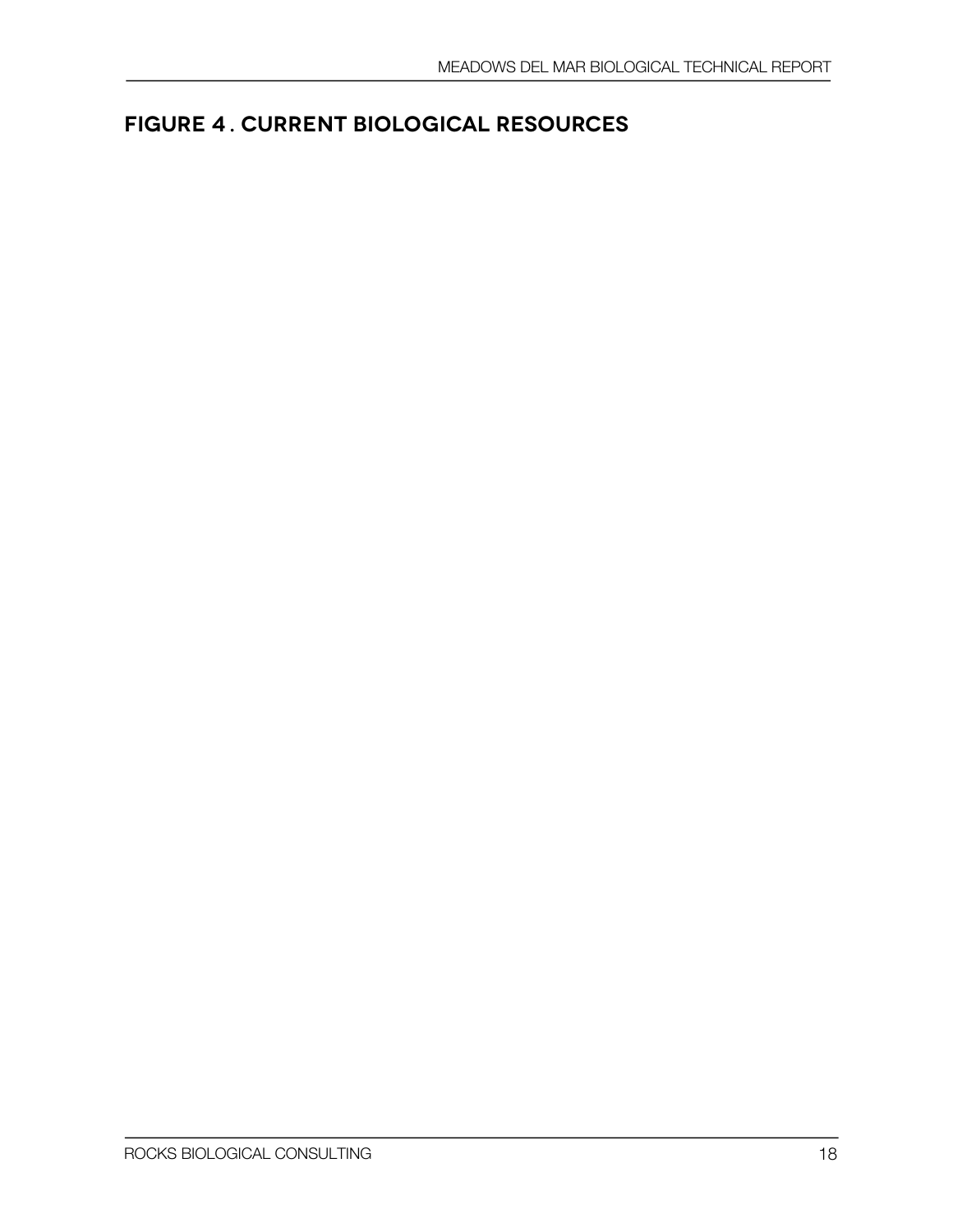Ornamental (Tier IV; occurs within mapping buffer) lands typically consist of non-native landscape and/or garden plantings that have been planted in association with development. San Diego County supports many ornamental trees, shrubs and herbs that decorate urban areas. Ornamental species occur within the 100-foot buffer in association with the adjacent golf-course.

Ruderal (Tier IV) habitat typically develops on sites with heavily compacted soils following intense levels of disturbance such as grading. Ruderal habitat in the project area occurs on a newly graded slope and is dominated by cheeseweed (*Malva parviflora*).

### **ANIMALS**

Bird species observed on the project site were consistent with an urban interface area, and included California Towhee (*Melozone crissalis*), Anna's Hummingbird (*Calypte anna*), bushtit (*Psaltriparus minimus*), and Bewick's Wren (*Thryomanes bewickii*). No special-status animal species were observed during general biological surveys. A full species list is presented in Appendix C.

### Rare, Threatened, Endangered, Endemic and/or Sensitive Species or MSCP-Covered Species

CNDDB and USFWS databases have reports of seven special-status plant species and three special-status animal species within one mile of the project site (Figures 2a-b; Appendix D). Special-status plants, animals and habitats are defined here as rare and/or endangered or depleted or declining according to the USFWS, CDFW, California Native Plant Society (CNPS) and/or the City of San Diego. General surveys were conducted for plant and animal species and habitats that are considered sensitive according to the USFWS, CNPS and the CDFW's Natural Diversity Database (CNDDB) record for the U.S. Geological Survey (USGS) Del Mar 7.5' minute quadrangle.

### Animals

No special-status animal species were observed on-site or within the 100-foot buffer during the biological survey in February 2018 or the site visit in January 2020. However, coastal California gnatcatcher (*Polioptila californica californica*; federally-listed threatened, MSCP covered) has been recorded in both the CNDDB and USFWS database within one mile of the project site. No gnatcatchers were documented within nearby intact habitats during the biological surveys, and the Diegan coastal sage scrub habitat in this area is minimal and fragmented. As such, coastal California gnatcatcher has a low potential for occurence on-site.

### Plants

Two plant species identified on California Rare Plant Rank (CRPR) lists were observed off-site within Diegan coastal sage scrub to the southeast of of the parcel (Figures 3-4), including three California adolphia (*Adolphia californica*; CRPR 2B.1) and one San Diego sunflower (*Bahiopsis laciniata*; CRPR 4.2). CNPS classifies a species with a 2B.1 California Rare Plant Rank (CRPR) as rare, threatened, or endangered in California, but more common elsewhere. Species with a 4.2 CRPR are plants with limited distribution and moderately threatened in California, with 20-80% of occurrences threatened with a moderate degree and immediacy of threat. List 4 is considered a 'watch list' for species that may be experiencing declines.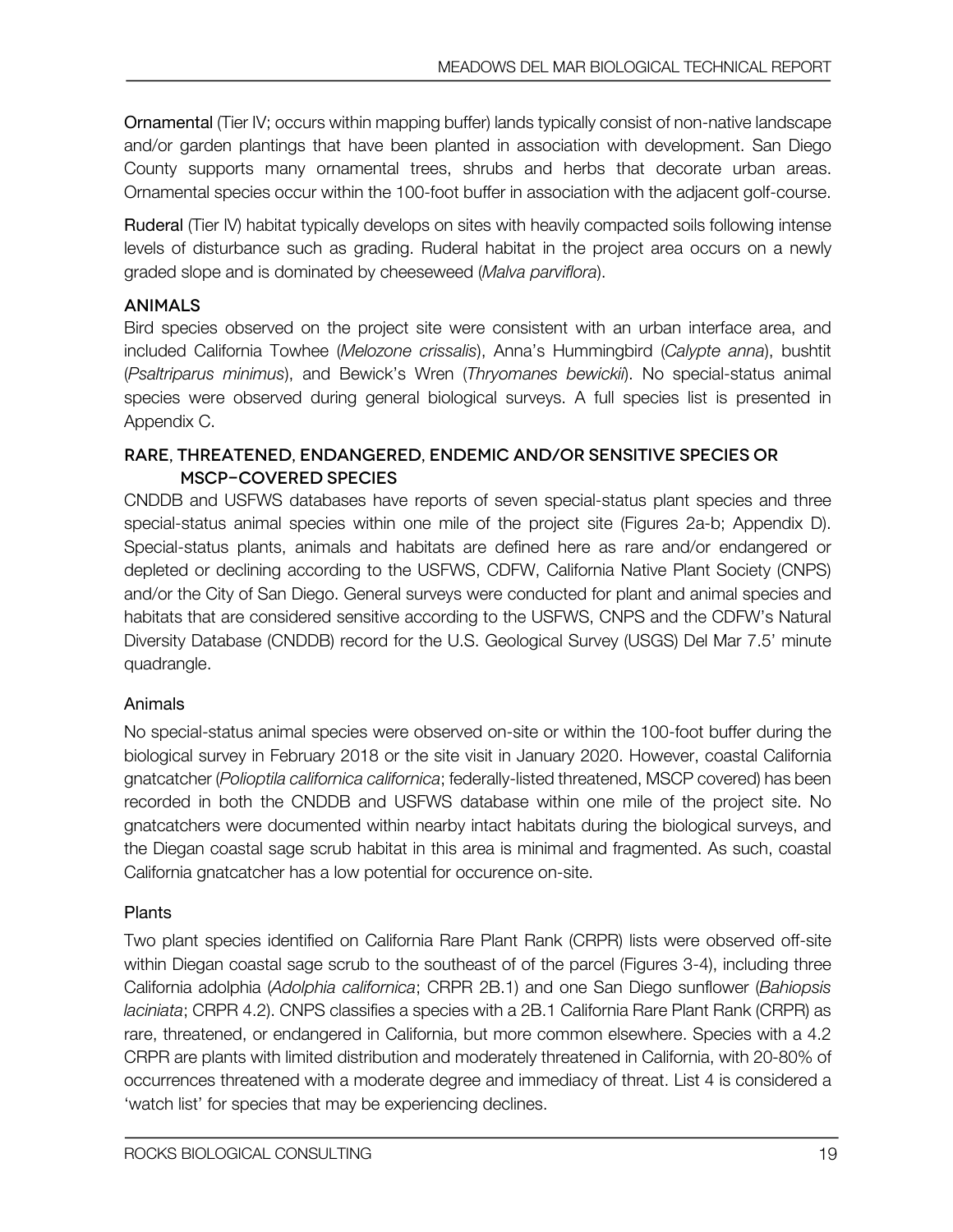Table 2 summarizes the potential for Narrow Endemic Species (City of San Diego 1997) to have occurred on site prior to clearing. Narrow endemic species are those with a very restricted habitat and occur only in the San Diego region. Specific protections apply to Narrow Endemic species pursuant to the MSCP. The table has been created using information from CNDDB records, San Diego Plant Atlas, Rare Plants of San Diego County (Reiser 1994), knowledge of local biological resources, and field surveys.

| <b>Species</b>                                                  | <b>Potential to Occur/Comments</b>                                                                                                                                                                                                     |
|-----------------------------------------------------------------|----------------------------------------------------------------------------------------------------------------------------------------------------------------------------------------------------------------------------------------|
| San Diego Thornmint (Acanthomintha<br><i>ilicifolia</i> )       | Low. Species occurs on clay lenses in open, generally grassland areas.<br>The species is not known from the project area and adjacent (undisturbed)<br>soils do not appear to be suitable for the species.                             |
| Shaw's Agave (Agave shawii)                                     | None. Species occurs exclusively on coastal bluffs; not known from project<br>area.                                                                                                                                                    |
| San Diego Ambrosia (Ambrosia pumila)                            | Low. Species occurs in disturbed areas, seasonally dry drainages and<br>floodplains. No incidence of this species is known from the project area.                                                                                      |
| Aphanisma (Aphanisma blitoides)                                 | None. Species occurs on coastal dunes.                                                                                                                                                                                                 |
| Coastal Dunes Milk Vetch (Astragalus<br>tener var. titi)        | None. Species occurs on coastal dunes.                                                                                                                                                                                                 |
| Encinitas baccharis (Baccharis vanessae)                        | Low. Species occurs in southern maritime and southern mixed chaparrals<br>on sandstone soils, typically in north San Diego County.                                                                                                     |
| Short-leave Live-Forever (Dudleya<br>brevifolia)                | None. Sandstone bluff soil formation habitat of species does not occur<br>within the project area; adjacent (undisturbed) soils are looser soils not<br>suitable for the species.                                                      |
| Variegated Dudleya (Dudleya variegata)                          | Low. Habitat is typically openings in coastal sage scrub or grasslands.<br>Species is not known from the vicinity and was not observed during<br>surveys performed for the golf course and surrounding development<br>(Bougainvillea). |
| San Diego Button-Celery (Eryngium<br>aristulatum var. parishii) | None. Species occurs in vernal pool habitats, which are not present in<br>project area.                                                                                                                                                |
| Otay Tarplant (Deinandra conjugens)                             | None. Species occurs in grasslands and coastal sage scrub in clay soils in<br>southern San Diego County. The project area is outside of this species'<br>known geographic range.                                                       |
| Prostrate Navarretia (Navarretia fossalis)                      | None. Species occurs in vernal pool habitats, which are not present in<br>project area.                                                                                                                                                |
| Snake Cholla (Opuntia parryi var.<br>serpentina)                | None. Species occurs in chaparral and coastal sage scrub in southern San<br>Diego.                                                                                                                                                     |
| Orcutt Grass (Orcuttia californica)                             | None. Species occurs in vernal pool habitats, which are not present in<br>project area.                                                                                                                                                |
| San Diego Mesa Mint (Pogogyne<br><i>abramsii</i> )              | None. Species occurs in vernal pool habitats, which are not present in<br>project area.                                                                                                                                                |
| Otay Mesa Mint (Pogogyne nudiuscula)                            | None. Species occurs in vernal pool habitats, which are not present in<br>project area.                                                                                                                                                |

| Table 2. Potential for Narrow Endemic Plant Species |  |  |  |
|-----------------------------------------------------|--|--|--|
|-----------------------------------------------------|--|--|--|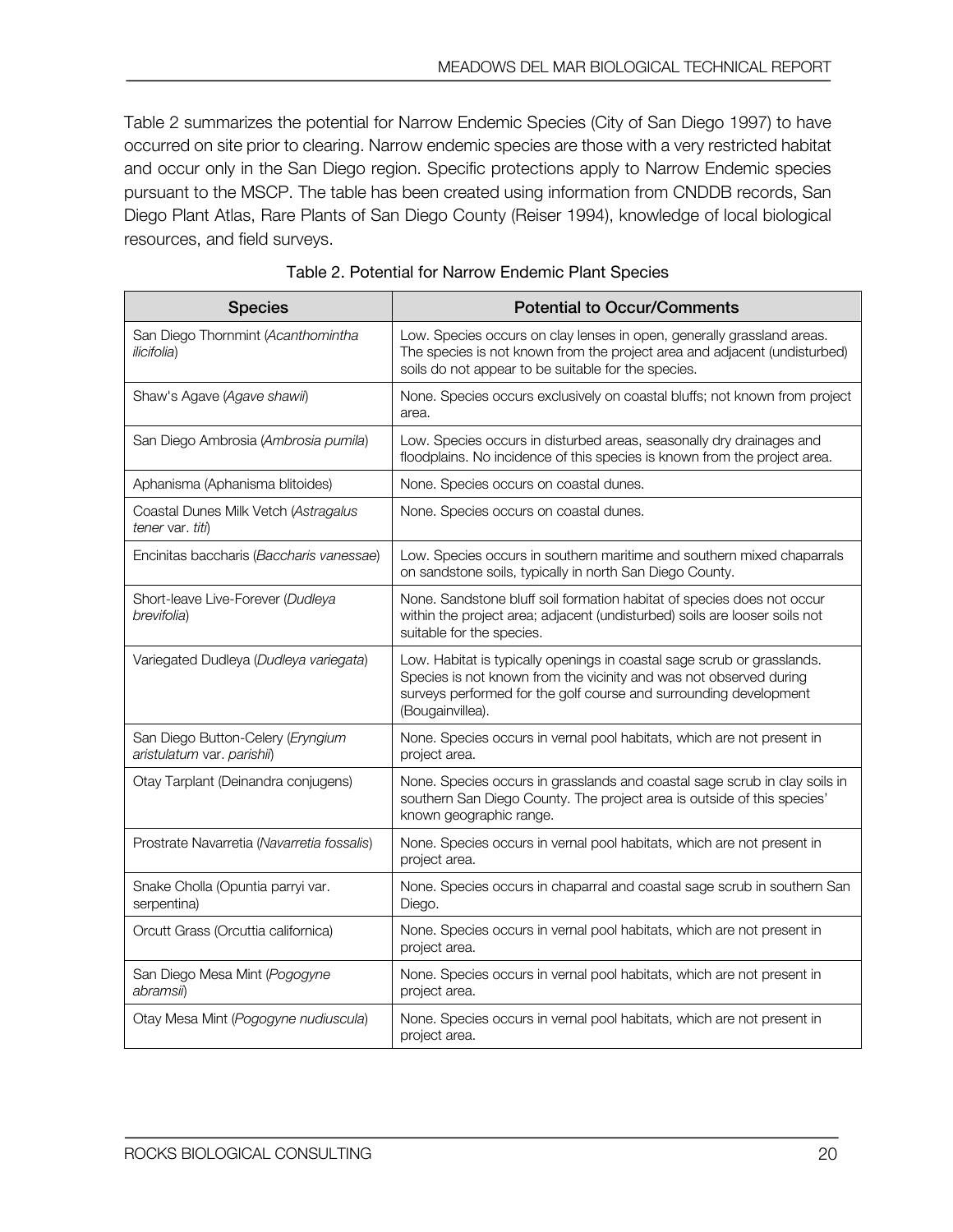# **7 Project Impact Analysis**

## 7.1 SIGNIFICANCE CRITERIA

The California Environmental Quality Act (CEQA) Guideline Section 21068 defines "significant effect on the environment" as a "substantial, or potentially substantial adverse change in the environment." The City of San Diego Biology Guidelines' Appendix I Significance Determinations Guidelines Under CEQA: Biological Resources provide the following guidance regarding significant impacts to biological resources.

Would the proposal result in:

- 1) A substantial adverse impact, either directly or through habitat modifications, on any species identified as a candidate, sensitive, or special status species in the MSCP or other local or regional plans, policies or regulations, or by the CDFW or USFWS?
- 2) A substantial adverse impact on any Tier I Habitats, Tier II Habitats, Tier IIIA Habitats, or Tier IIIB Habitats as identified in the Biology Guidelines of the Land Development manual or other sensitive natural community identified in local or regional plans, policies or regulations, or by the CDFW or USFWS?
- 3) A substantial adverse impact on wetlands (including, but not limited to, marsh, vernal pool, riparian, etc.) through direct removal, filling, hydrological interruption, or other means?
- 4) Interfering substantially with the movement of any native resident or migratory fish or wildlife species or with established native resident or migratory wildlife corridors, including linkages identified in the MSCP Plan, or impede the use of native wildlife nursery sites?
- 5) A conflict with the provisions of an adopted Habitat Conservation Plan, Natural Conservation Community Plan, or other approved local, regional, or state habitat conservation plan, either within the MSCP plan area or in the surrounding region?
- 6) Introducing land use within an area adjacent to the MHPA that would result in adverse edge effects?
- 7) A conflict with any local policies or ordinances protecting biological resources?
- 8) An introduction of invasive species of plants into a natural open space area?

## 7.2 PROJECT IMPACTS

### Direct Biological Impacts

Based on aerial photograph interpretation and a field survey of the site and adjacent areas, estimated project impacts that occurred to the west of the home during 2010 clearing are presented in Table 3 and depicted on Figure 5. Additionally, some new areas outside the 2010 NOV clearing will be required for brush management and revegetation. This would result in new impacts on areas that were Diegan coastal sage scrub in 2010 based on historical aerial interpretation (Table 4). Though this area currently supports ornamental vegetation, for the purposes of this report, project impacts are assessed against site conditions prior to the violation.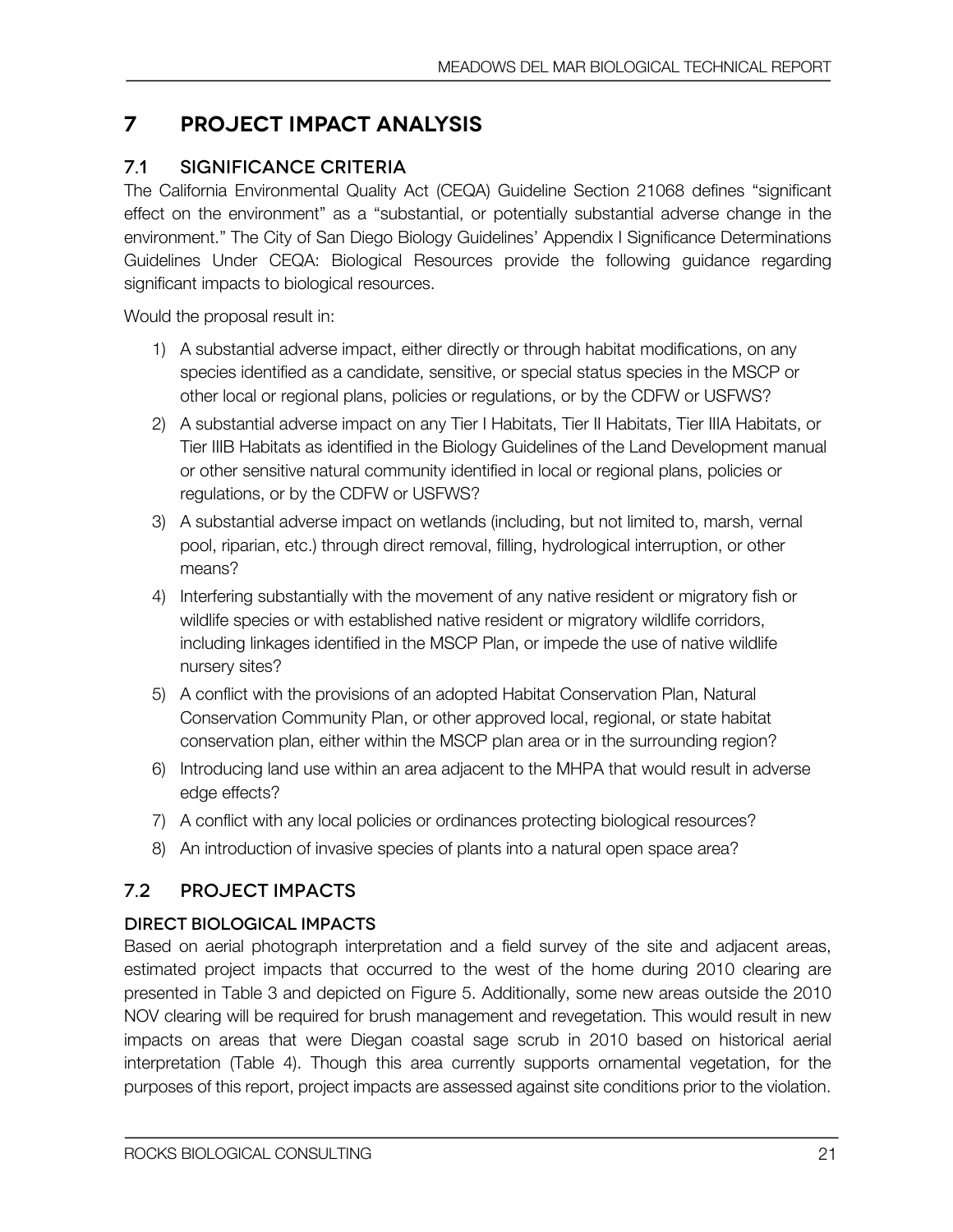# **Figure 5. Impacts**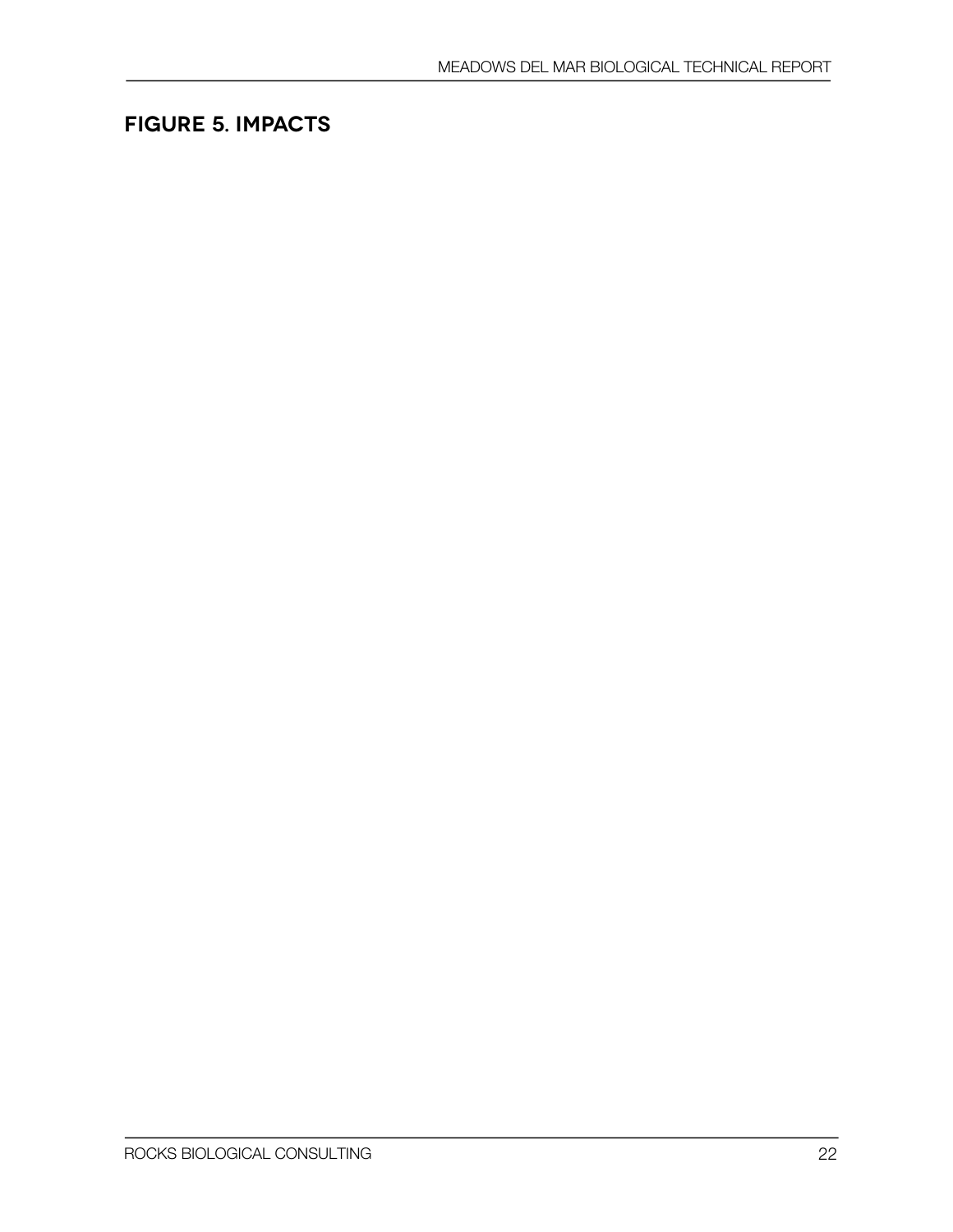|                              | <b>NOV Cleared Areas</b>     | Total                    |                             |      |
|------------------------------|------------------------------|--------------------------|-----------------------------|------|
| <b>Habitat Type</b>          | Cleared Area/<br>Non-BM Zone | BM<br>Zone $1^*$         | BM Zone 2 /<br>Revegetation |      |
| Developed                    | $\overline{\phantom{0}}$     | $\overline{\phantom{0}}$ |                             |      |
| Diegan Coastal Sage<br>Scrub | 0.01                         | 0.23                     | 0.05                        | 0.29 |
| Disturbed Land               |                              | 0.10                     | 0.01                        | 0.11 |
| Ornamental                   |                              |                          |                             |      |
| Total:                       | 0.01                         | 0.33                     | 0.06                        | 0.40 |

| Table 3. NOV Clearing Vegetation Communities/Land Use Impacts |  |
|---------------------------------------------------------------|--|
|---------------------------------------------------------------|--|

*\*Note that a portion of the required zone 1 brush management occurs on the existing residential lot that was permitted as part of the larger neighborhood development.*

| Table 4. New Development Vegetation Communities/Land Use Impacts |  |
|------------------------------------------------------------------|--|
|------------------------------------------------------------------|--|

|                              | <b>Proposed Additional Development (Post-NOV)</b> |                     |                     |                             |                                      |              |                                       |
|------------------------------|---------------------------------------------------|---------------------|---------------------|-----------------------------|--------------------------------------|--------------|---------------------------------------|
| <b>Habitat Type</b>          | Cleared<br>Area/<br>Non-BM<br>Zone                | <b>BM</b><br>Zone 1 | <b>BM</b><br>Zone 2 | BM Zone 2 /<br>Revegetation | Revegetation<br>outside BM<br>Zone 2 | <b>Total</b> | <b>Impacts</b><br>on Tier<br>$I-III*$ |
| Developed                    |                                                   |                     | -                   |                             |                                      |              | -                                     |
| Diegan Coastal<br>Sage Scrub |                                                   | 0.01                | 0.37                | 0.08                        | 0.005                                | 0.47         | 0.01                                  |
| Disturbed<br>Land            |                                                   | 0.002               | 0.002               |                             |                                      | 0.004        |                                       |
| Ornamental                   |                                                   |                     | 0.01                |                             |                                      | 0.01         |                                       |
| Total:                       |                                                   | 0.01                | 0.39                | 0.08                        | 0.005                                | 0.48         | 0.01                                  |

*\*Note that zone 2 brush management impacts are considered 'impact neutral' per the City of San Diego Biology Guidelines and are not included in this calculation.*

The site has a low potential to support the coastal California gnatcatcher, an MSCP covered species. Based on the fragmented nature of Diegan coastal sage scrub habitats in this area and development in very close proximity on both sides of the slope, potential for this species is low. As such, impacts on this species were not likely to have occurred during initial clearing and are not expected with revegetation work.

The site may have supported California adolphia and/or San Diego sunflower. While impacts on these species would be adverse, they would not constitute significant impacts on the species. If present, there likely would not have been a large population within the 0.29 acre of Diegan coastal sage scrub cleared, and these species are not highly endangered. There are no occurrences of these species in the new parcel boundary/zone 1 clearing area. Regional habiat preservation through the MSCP is typically considered to conserve lower-level sensitive species such as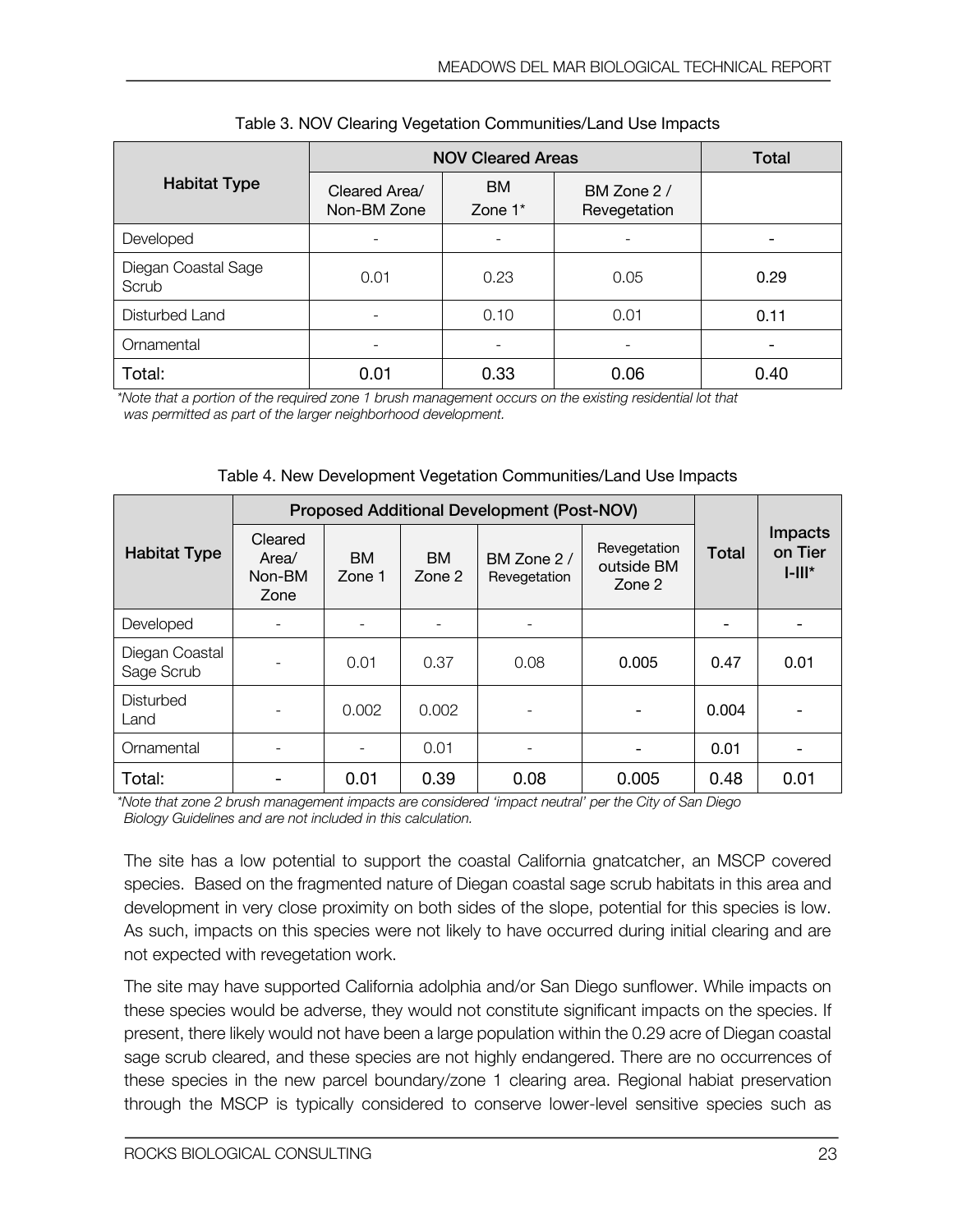California adolphia and San Diego sunflower in addition to MSCP covered species like coastal California gnatcatcher.

### Indirect Impacts

Minor erosion and dust are anticipated during project landscaping activities; however, these impacts are anticipated to be minor in nature and would not result in significant impacts on biological resources. Project contractors will be required to implement standard dust control measures, and with these in place, and given the temporary nature of dust-generating activities, construction dust is not expected to result in significant impacts on biological resources.

Additionally, the project will be conditioned to comply with MHPA land use adjacency guidelines, which helps ensure the avoidance of indirect impacts associated with drainage, toxins, lighting, etc. to nearby MHPA lands.

### Cumulative Impacts

Cumulative impacts are potential regional effects of a project and how a project, in combination with other projects and conditions of a region, may affect an ecosystem or one of its components beyond the project limits and on a regional scale. The project is very small (less than one acre), occurs outside the MHPA, and will incorporate habitat mitigation in conformance with City standards and habitat mitigation requirements of the City of San Diego's MSCP, a regional conservation plan. As such, no cumulatively significant biological impacts are anticipated from the project.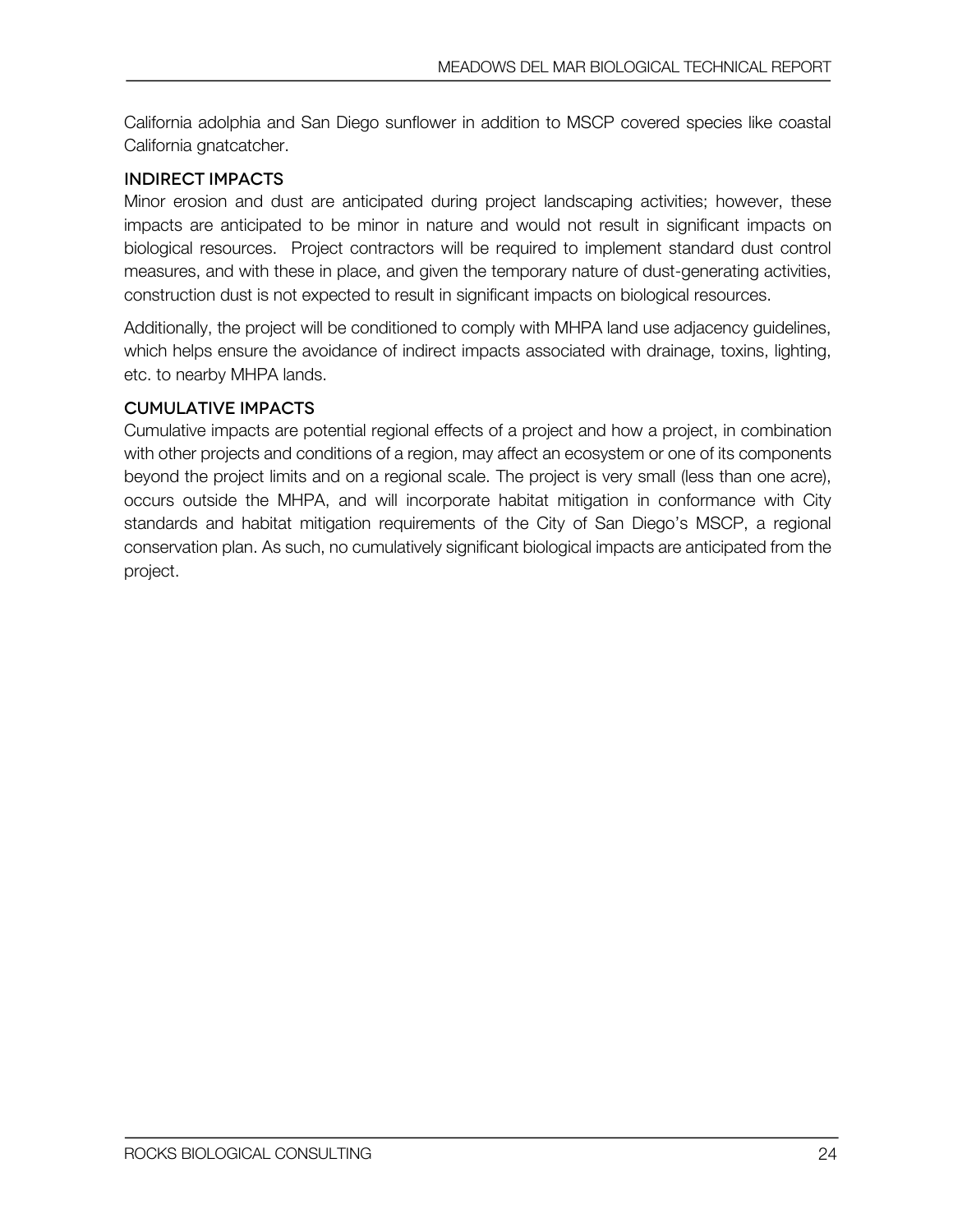# **8 Mitigation and Regulatory Compliance**

## 8.1 HABITAT MITIGATION

Under the City's Biology Guidelines (City of San Diego, 2012), Project impacts to Tiers I-III habitats must be mitigated. Project mitigation must occur at ratios outlined in Table 4. Lands designated as Tier IV, such as ornamental and disturbed areas, are not considered to have significant habitat value and, as discussed above, impacts would not be considered significant, subsequently the impacts to Tier IV lands would not require mitigation.

| <b>Habitat Type</b>          | Impact | <b>Mitigation Ratio*</b> | <b>Required Acreage</b> |
|------------------------------|--------|--------------------------|-------------------------|
| Diegan Coastal Sage<br>Scrub | J.30   | 1 + 1                    | 0.30                    |

| Table 5. Habit Mitigation Requirements |  |
|----------------------------------------|--|
|----------------------------------------|--|

*Assumes that mitigation will occur inside the MHPA through the HAF program; if mitigation is pursued outside the MHPA, note that the mitigation ratio would be 1.5:1.*

During 2010 NOV clearing, 0.29 acre of Diegan coastal sage scrub was cleared. The proposed expanded brush management zone 1 area would add an additional 0.01 acre impact on this habitat (for a total of 0.30 acre impact on Diegan coastal sage scrub). This impact will be mitigated through purchase of 0.30 acre of habitat through the City of San Diego's HAF (cost at today's HAF rate would be \$11,400; note that the HAF rate is adjusted periodically; rate will be assessed at time of payment).

A portion of the site will be revegetated with native habitat; however, most NOV clearing occurred within existing or proposed brush management zones. As such, on-site revegetation that will occur as part of the project (Figure 5) is ineligible to be used as mitigation credit due to its location within a brush management zone. The necessary mitigation acreage is extremely small at less than a half acre, thus use of the HAF is appropriate for project mitigation usage. Further, the MSCP targets restoration within MHPA lands; the site is not designated MHPA land but HAF monies are used to purchase MHPA preserve lands.

### 8.2 SITE REVEGETATION REQUIREMENTS

Prior to the issuance of a Notice to Proceed (NTP) or any construction permits, including but not limited to, the first Grading Permit, Demolition Plans/Permits and Building Plans/Permits the ADD environmental designee of the City's LDR Division shall incorporate specific Site Revegetation Requirements into the project design. The following Site Revegetation Requirements would become conditions of project approval and included as permit conditions in the Site Development Permit (SDP).

### Prior to Permit Issuance

### A. Land Development Review (LDR) Plan Check

1) Prior to NTP or issuance for any construction permits, including but not limited to, the first Grading Permit, Demolition Plans/Permits and Building Plans/Permits, whichever is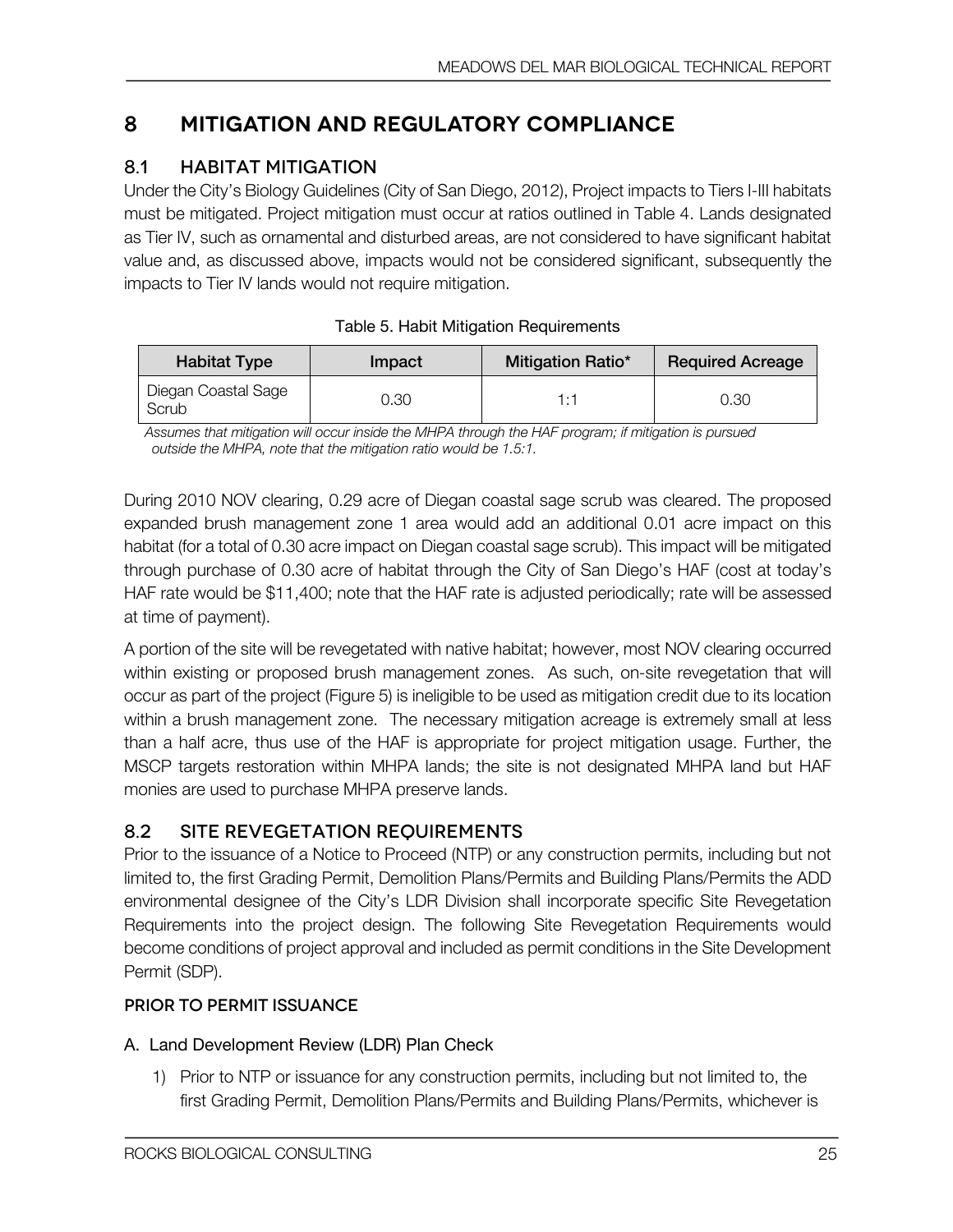applicable, the ADD environmental designee shall verify that the requirements for the revegetation/restoration plans and specifications, including mitigation of direct impacts to upland habitat have been shown and noted on the appropriate landscape construction documents. The landscape construction documents and specifications must be found to be in conformance with the project revegetation plan, the requirements of which are summarized below.

### B. Revegetation/Restoration Plan(s) and Specifications

- 1) Landscape Construction Documents (LCD) shall be prepared on D-sheets and submitted to the City of San Diego Development Services Department, Landscape Architecture Section (LAS) for review and approval. LAS shall consult with Mitigation Monitoring Coordination (MMC) and obtain concurrence prior to approval of LCD. The LCD shall consist of revegetation/restoration, planting, irrigation and erosion control plans; including all required graphics, notes, details, specifications, letters, and reports as outlined below.
- 2) Landscape Revegetation/Restoration Planting and Irrigation Plans shall be prepared in accordance with the San Diego Land Development Code (LDC) Chapter 14, Article 2, Division 4, the LDC Landscape Standards submittal requirements, and Attachment "B" (General Outline for Revegetation/Restoration Plans) of the City of San Diego's LDC Biology Guidelines (July 2002). The Principal Qualified Biologist (PQB) shall identify and adequately document all pertinent information concerning the revegetation/restoration goals and requirements, such as but not limited to, plant/seed palettes, timing of installation, plant installation specifications, method of watering, protection of adjacent habitat, erosion and sediment control, performance/success criteria, inspection schedule by City staff, document submittals, reporting schedule, etc. The LCD shall also include comprehensive graphics and notes addressing the ongoing maintenance requirements (after final acceptance by the City).
- 3) The Revegetation Installation Contractor (RIC), Revegetation Maintenance Contractor (RMC), Construction Manager (CM) and Grading Contractor (GC), where applicable shall be responsible to insure that for all grading and contouring, clearing and grubbing, installation of plant materials, and any necessary maintenance activities or remedial actions required during installation and the 120 day plant establishment period are done per approved LCD. The following procedures at a minimum, but not limited to, shall be performed:
	- a. The RMC shall be responsible for the maintenance of the upland mitigation area for a minimum period of 120 days. Maintenance visits shall be conducted on a weekly basis throughout the plant establishment period.
	- b. At the end of the 120-day period the PQB shall review the mitigation area to assess the completion of the short-term plant establishment period and submit a report for approval by MMC.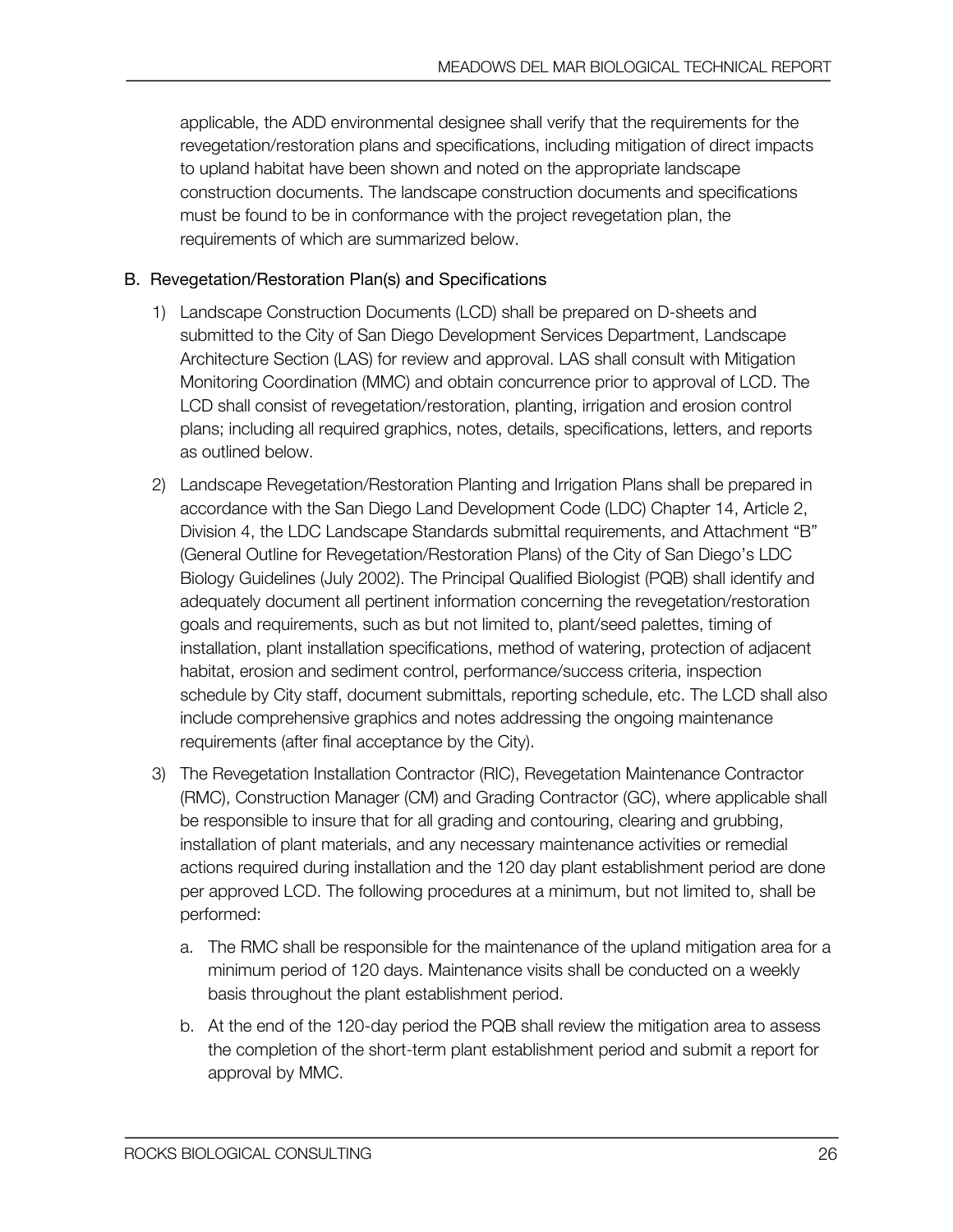- c. MMC will provide approval in writing to begin the five-year long-term establishment/maintenance and monitoring program.
- d. Existing indigenous/native species shall not be pruned, thinned or cleared in the revegetation/mitigation area.
- e. The revegetation site shall not be fertilized.
- f. The RIC is responsible for reseeding (if applicable) if weeds are not removed, within one week of written recommendation by the PQB.
- g. Weed control measures shall include the following: (1) hand removal, (2) cutting, with power equipment, and (3) chemical control. Hand removal of weeds is the most desirable method of control and will be used wherever possible.
- h. Damaged areas shall be repaired immediately by the RIC/RMC. Insect infestations, plant diseases, herbivory, and other pest problems will be closely monitored throughout the five-year maintenance period. Protective mechanisms such as metal wire netting shall be used as necessary. Diseased and infected plants shall be immediately disposed of off-site in a legally-acceptable manner at the discretion of the PQB or Qualified Biological Monitor (QBM) (City approved). Where possible, biological controls will be used instead of pesticides and herbicides.
- 4) If a Brush Management Program is required the revegetation/restoration plan shall show the dimensions of each brush management zone and notes shall be provided describing the restrictions on planting and maintenance and identify that the area is impact neutral and shall not be used for habitat mitigation/credit purposes.

### C. Letters of Qualification Have Been Submitted to ADD

- 1) The applicant shall submit, for approval, a letter verifying the qualifications of the biological professional to MMC. This letter shall identify the PQB, Principal Restoration Specialist (PRS), and QBM, where applicable, and the names of all other persons involved in the implementation of the revegetation/restoration plan and biological monitoring program, as they are defined in the City of San Diego Biological Review References. Resumes and the biology worksheet should be updated annually.
- 2) MMC will provide a letter to the applicant confirming the qualifications of the PQB/PRS/QBM and all City Approved persons involved in the revegetation/restoration plan and biological monitoring of the project.
- 3) Prior to the start of work, the applicant must obtain approval from MMC for any personnel changes associated with the revegetation/restoration plan and biological monitoring of the project.
- 4) PBQ must also submit evidence to MMC that the PQB/QBM has completed Storm Water Pollution Prevention Prevention Program (SWPPP) training.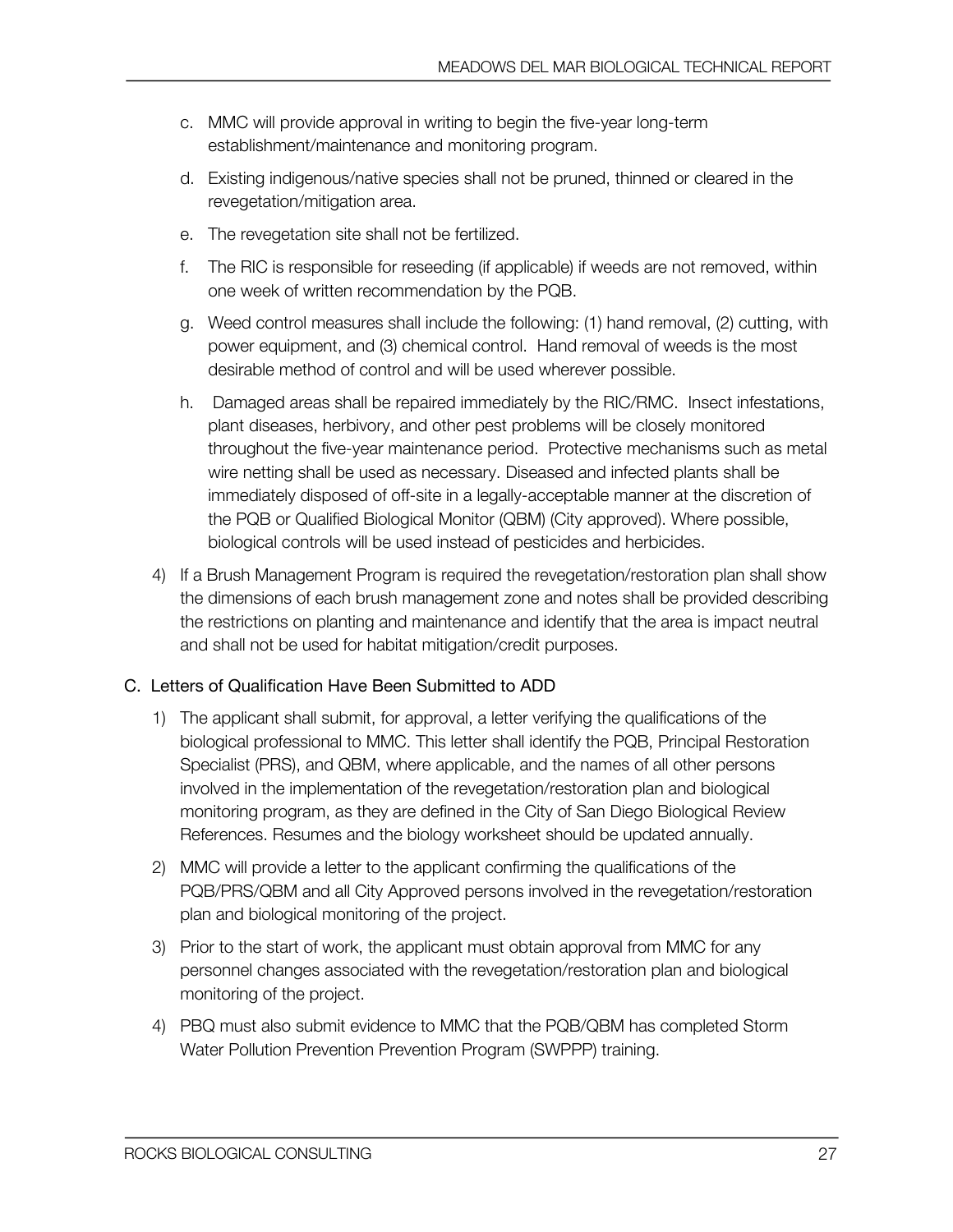#### Prior to Start of Construction

#### A. PQB/PRS Shall Attend Preconstruction (Precon) Meetings

- 1) Prior to beginning any work that requires monitoring:
	- a. The owner/permittee or their authorized representative shall arrange and perform Precon Meeting that shall include the PQB or PRS, Construction Manager (CM) and/or Grading Contractor (GC), Landscape Architect (LA), Revegetation Installation Contractor (RIC), Revegetation Maintenance Contractor (RMC), Resident Engineer (RE), Building Inspector (BI), if appropriate, and MMC.
	- b. The PQB shall also attend any other grading/excavation related Precon Meetings to make comments and/or suggestions concerning the revegetation/restoration plan(s) and specifications with the RIC, CM and/or GC.
	- c. If the PQB is unable to attend the Precon Meeting, the owner shall schedule a focused Precon Meeting with MMC, PQB/PRS, CM, BI, LA, RIC, RMC, RE and/or BI, if appropriate, prior to the start of any work associated with the revegetation/ restoration phase of the project, including site grading preparation.
- 2) Where Revegetation/Restoration Work Will Occur
	- a. Prior to the start of any work, the PQB/PRS shall also submit a revegetation/restoration monitoring exhibit (RRME) based on the appropriate reduced LCD (reduced to 11"x 17" format) to MMC, and the RE, identifying the areas to be revegetated/restored including the delineation of the limits of any disturbance/grading and any excavation.
	- b. PQB shall coordinate with the construction superintendent to identify appropriate Best Management Practices (BMP's) on the RRME.
- 3) When Biological Monitoring Will Occur
	- a. Prior to the start of any work, the PQB/PRS shall also submit a monitoring procedures schedule to MMC and the RE indicating when and where biological monitoring and related activities will occur.
- 4) PQB Shall Contact MMC to Request Modification
	- a. The PQB may submit a detailed letter to MMC prior to the start of work or during construction requesting a modification to the revegetation/restoration plans and specifications. This request shall be based on relevant information (such as other sensitive species not listed by federal and/or state agencies and/or not covered by the MSCP and to which any impacts may be considered significant under CEQA) which may reduce or increase the potential for biological resources to be present.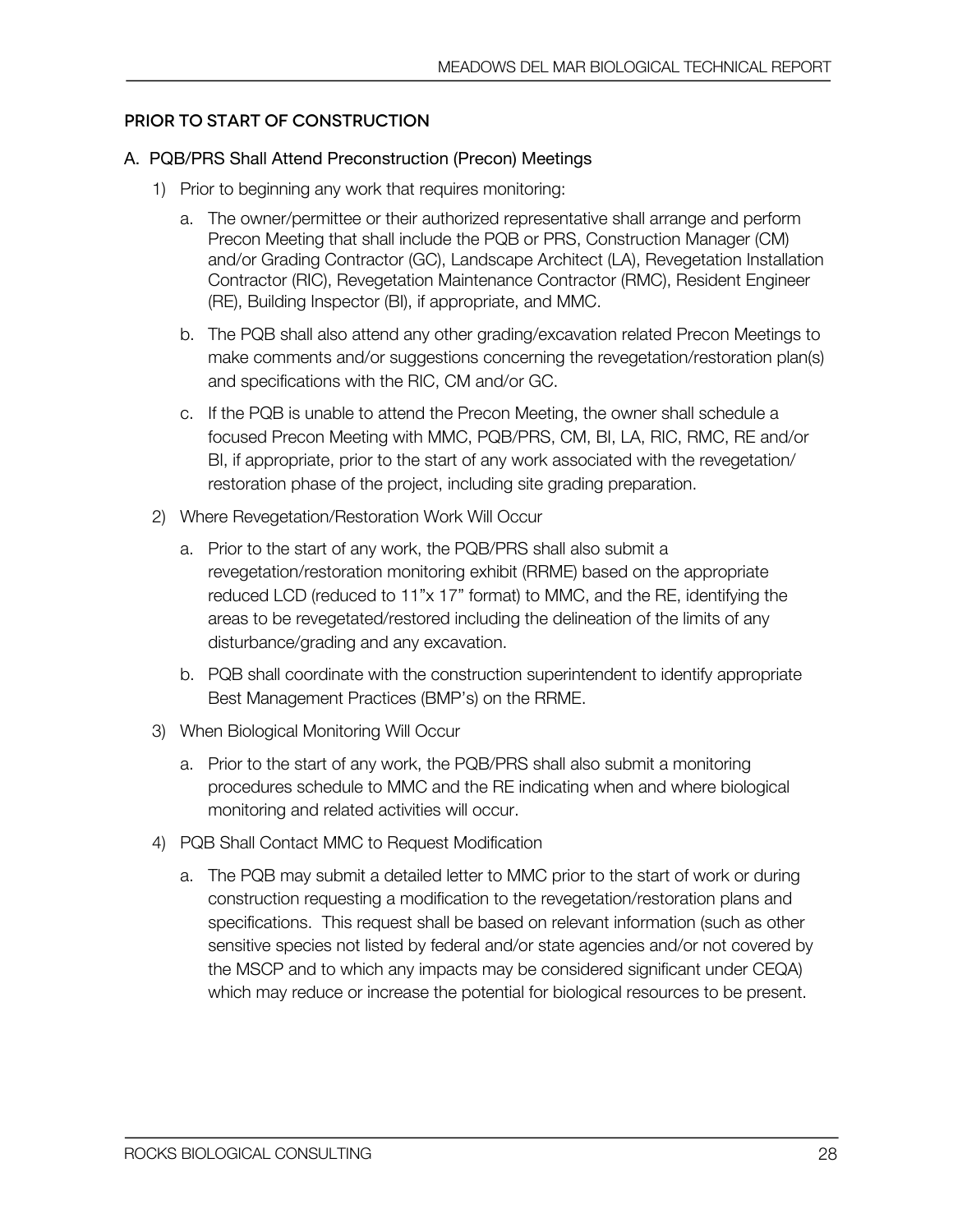#### During Construction

#### A. PQB or QBM Present During Construction/Grading/Planting

- 1) The PQB or QBM shall be present full-time during construction activities including but not limited to, site preparation, cleaning, grading, excavation, landscape establishment in association with restoration or revegetation activities which could result in impacts to sensitive biological resources as identified in the LCD and on the RRME. The RIC and/or QBM are responsible for notifying the PQB/PRS of changes to any approved construction plans, procedures, and/or activities. The PQB/PRS is responsible to notify the CM, LA, RE, BI and MMC of the changes.
- 2) The PQB or QBM shall document field activity via the Consultant Site Visit Record Forms (CSVR). The CSVR's shall be faxed by the CM the first day of monitoring, the last day of monitoring, monthly, and in the event that there is a deviation from conditions identified within the LCD and/or biological monitoring program. The RE shall forward copies to MMC.
- 3) The PQB or QBM shall be responsible for maintaining and submitting the CSVR at the time that CM responsibilities end (i.e., upon the completion of construction activity other than that of associated with biology).
- 4) All construction activities (including staging areas) shall be restricted to the development areas as shown on the LCD. The PQB/PRS or QBM staff shall monitor construction activities as needed, with MMC concurrence on method and schedule. This is to ensure that construction activities do not encroach into biologically sensitive areas beyond the limits of disturbance as shown on the approved LCD.
- 5) The PQB or QBM shall supervise the placement of orange construction fencing or City approved equivalent, along the limits of potential disturbance adjacent to (or at the edge of) all sensitive habitats, including Diegan coastal sage scrub, as shown on the approved LCD.
- 6) The PBQ shall provide a letter to MMC that limits of potential disturbance has been surveyed, staked and that the construction fencing is installed properly
- 7) The PQB or QBM shall oversee implementation of BMP's, such as gravel bags, straw logs, silt fences or equivalent erosion control measures, as needed to ensure prevention of any significant sediment transport. In addition, the PQB/QBM shall be responsible to verify the removal of all temporary construction BMP's upon completion of construction activities. Removal of temporary construction BMP's shall be verified in writing on the final construction phase CSVR.
- 8) PQB shall verify in writing on the CSVR's that no trash stockpiling or oil dumping, fueling of equipment, storage of hazardous wastes or construction equipment/material, parking or other construction related activities shall occur adjacent to sensitive habitat. These activities shall occur only within the designated staging area located outside the area defined as biological sensitive area.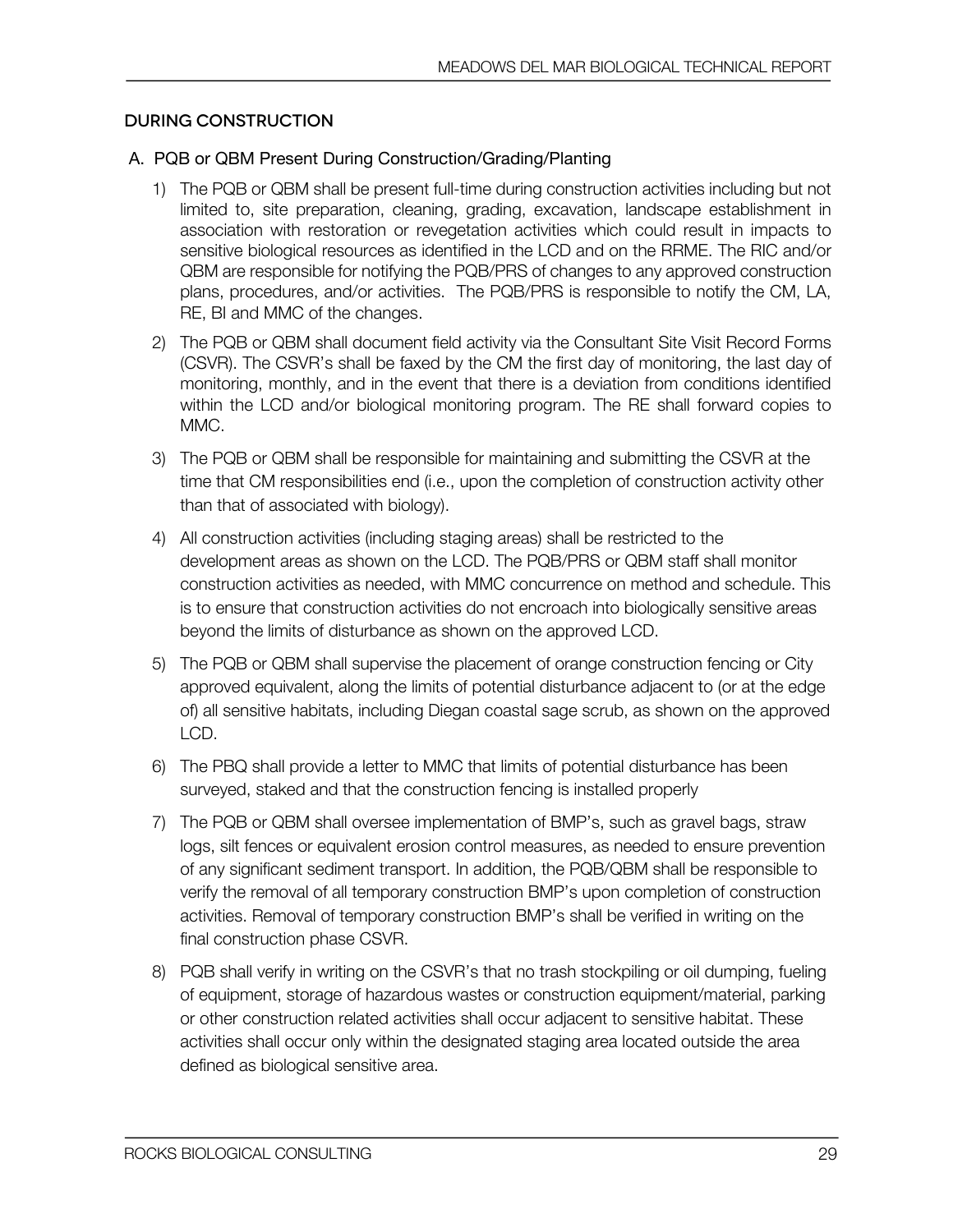9) The long-term establishment inspection and reporting schedule per LCD must all be approved by MMC prior to the issuance of the Notice of Completion (NOC) or any bond release.

### B. Disturbance/Discovery Notification Process

- 1) If unauthorized disturbances occur or sensitive biological resources are discovered that where not previously identified on the LCD and/or RRME, the PQB or QBM shall direct the contractor to temporarily divert construction in the area of disturbance or discovery and immediately notify the RE or BI, as appropriate.
- 2) The PQB shall also immediately notify MMC by telephone of the disturbance and report the nature and extent of the disturbance and recommend the method of additional protection, such as fencing and appropriate Best Management Practices (BMP's). After obtaining concurrence with MMC and the RE, PQB and CM shall install the approved protection and agreement on BMP's.
- 3) The PQB shall also submit written documentation of the disturbance to MMC within 24 hours by fax or email with photos of the resource in context (e.g., show adjacent vegetation)

### C. Determination of Significance

- 1) The PQB shall evaluate the significance of disturbance and/or discovered biological resource and provide a detailed analysis and recommendation in a letter report with the appropriate photo documentation to MMC to obtain concurrence and formulate a plan of action which can include fines, fees, and supplemental mitigation costs.
- 2) MMC shall review this letter report and provide the RE with MMC's recommendations and procedures.

### Post Construction

### A. Mitigation Monitoring and Reporting Period

- 1) Five-Year Mitigation Establishment/Maintenance Period
	- a. The RMC shall be retained to complete maintenance monitoring activities throughout the five-year mitigation monitoring period.
	- b. Maintenance visits will be conducted twice per month for the first six months, once per month for the remainder of the first year, and quarterly thereafter.
	- c. Maintenance activities will include all items described in the LCD.
	- d. Plant replacement will be conducted as recommended by the PQB (note: plants shall be increased in container size relative to the time of initial installation or establishment or maintenance period may be extended to the satisfaction of MMC.
- 2) Five-Year Biological Monitoring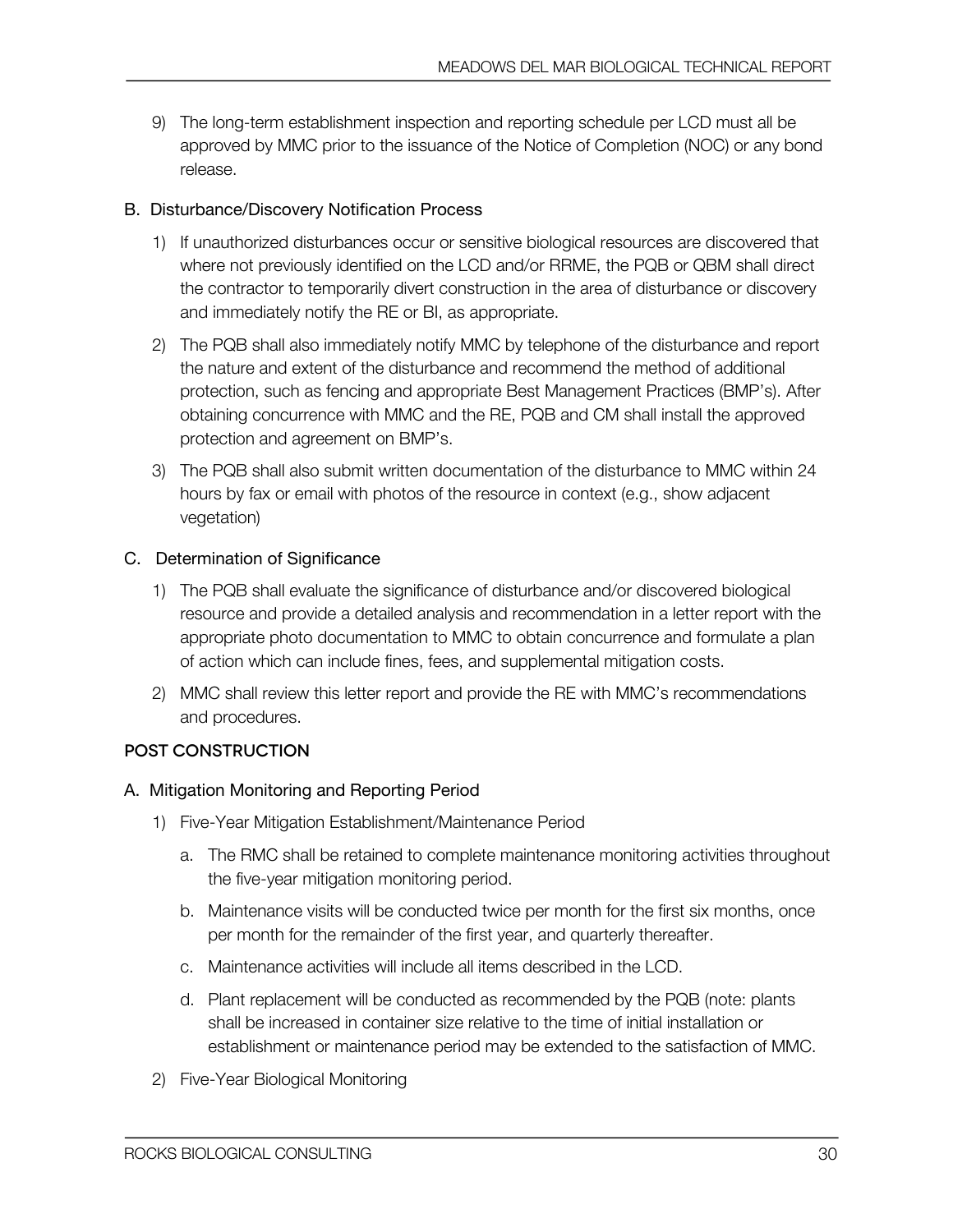- a. All biological monitoring and reporting shall be conducted by a PQB or QBM, as appropriate, consistent with the LCD.
- b. Monitoring shall involve both qualitative horticultural monitoring and quantitative monitoring (i.e., performance/success criteria). Horticultural monitoring shall focus on soil conditions (e.g., moisture and fertility), container plant health, seed germination rates, presence of native and non-native (e.g., invasive exotic) species, any significant disease or pest problems, irrigation repair and scheduling, trash removal, illegal trespass, and any erosion problems.
- c. After plant installation is complete, qualitative monitoring surveys will occur monthly during year one and quarterly during years two through five.
- d. Upon the completion of the 120-days short-term plant establishment period, quantitative monitoring surveys shall be conducted at 0, 6, 12, 24, 36, 48 and 60 months by the PQB or QBM. The revegetation/restoration effort shall be quantitatively evaluated once per year (in spring) during years three through five, to determine compliance with the performance standards identified on the LCD. All plant material must have survived without supplemental irrigation for the last two years.
- e. Quantitative monitoring shall include the use of fixed transects and photo points to determine the vegetative cover within the revegetated habitat. Collection of fixed transect data within the revegetation/restoration site shall result in the calculation of percent cover for each plant species present, percent cover of target vegetation, tree height and diameter at breast height (if applicable) and percent cover of nonnative/non-invasive vegetation. Container plants will also be counted to determine percent survivorship. The data will be used determine attainment of performance/success criteria identified within the LCD.
- f. Biological monitoring requirements may be reduced if, before the end of the fifth year, the revegetation meets the fifth-year criteria and the irrigation has been terminated for a period of the last two years.
- g. The PQB or QBM shall oversee implementation of post-construction BMP's, such as gravel bags, straw logs, silt fences or equivalent erosion control measure, as needed to ensure prevention of any significant sediment transport. In addition, the PBQ/QBM shall be responsible to verify the removal of all temporary postconstruction BMP's upon completion of construction activities. Removal of temporary post-construction BMPs shall be verified in writing on the final postconstruction phase CSVR.

### B. Submittal of Draft Monitoring Report

1) A draft monitoring letter report shall be prepared to document the completion of the 120-day plant establishment period. The report shall include discussion on weed control, horticultural treatments (pruning, mulching, and disease control), erosion control,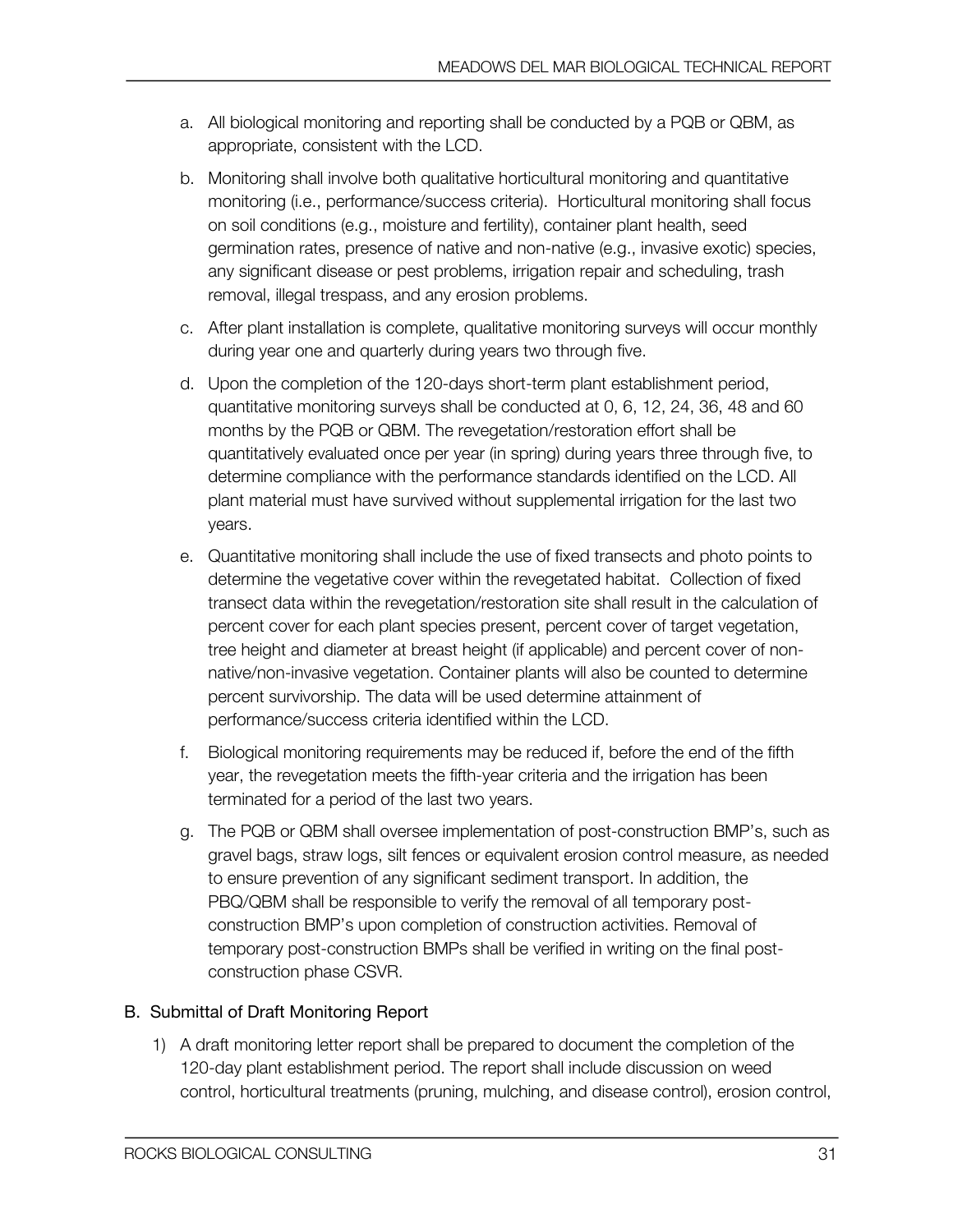trash/debris removal, replacement planting/reseeding, site protection/signage, pest management, vandalism, and irrigation maintenance. The revegetation/restoration effort shall be visually assessed at the end of 120-day period to determine mortality of individuals.

- 2) The PQB shall submit two copies of the Draft Monitoring Report which describes the results, analysis, and conclusions of all phases of the Biological Monitoring and Reporting Program (with appropriate graphics) to MMC for review and approval within 30 days following the completion of monitoring. Monitoring reports shall be prepared on an annual basis for a period of five years. Site progress reports shall be prepared by the PQB following each site visit and provided to the owner, RMC and RIC. Site progress reports shall review maintenance activities, qualitative and quantitative (when appropriate) monitoring results including progress of the revegetation relative to the performance/success criteria, and the need for any remedial measures.
- 3) Draft annual reports (three copies) summarizing the results of each progress report including quantitative monitoring results and photographs taken from permanent viewpoints shall be submitted to MMC for review and approval within 30 days following the completion of monitoring.
- 4) MMC shall return the Draft Monitoring Report to the PQB for revision or, for preparation of each report.
- 5) The PQB shall submit revised Monitoring Report to MMC (with a copy to RE) for approval within 30 days.
- 6) MMC will provide written acceptance of the PQB and RE of the approved report.

### C. Final Monitoring Report(s)

- 1) PQB shall prepare a Final Monitoring upon achievement of the fifth-year performance/success criteria and completion of the five-year maintenance period.
	- a. This report may occur before the end of the fifth year if the revegetation meets the fifth-year performance /success criteria and the irrigation has been terminated for a period of the last two years.
	- b. The Final Monitoring report shall be submitted to MMC for evaluation of the success of the mitigation effort and final acceptance. A request for a pre-final inspection shall be submitted at this time, MMC will schedule after review of report.
	- c. If at the end of the five years any of the revegetated area fails to meet the project's final success standards, the applicant must consult with MMC. This consultation shall take place to determine whether the revegetation effort is acceptable. The applicant understands that failure of any significant portion of the revegetation/restoration area may result in a requirement to replace or renegotiate that portion of the site and/or extend the monitoring and establishment/maintenance period until all success standards are met.